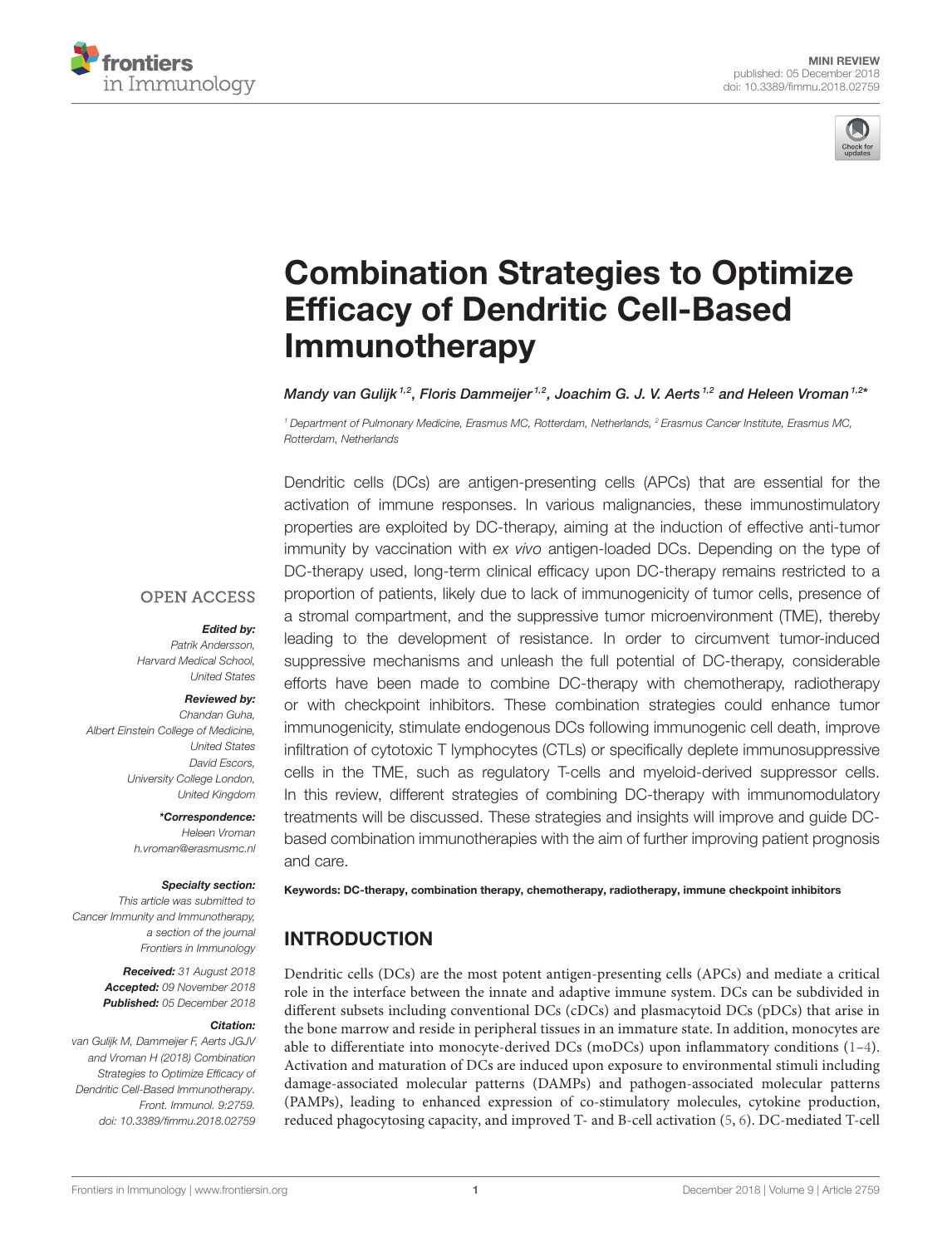activation is initiated by antigen presentation on major histocompatibility class (MHC) I and II and further guided by co-stimulation and secretion of cytokines [\(7](#page-10-0)[–9\)](#page-10-1). In addition to T-cell activation, DCs can activate natural killer (NK) cells by cell-cell contacts and secretion of pro-inflammatory cytokines such as type I interferons (IFNs) [\(10\)](#page-10-2). However, in a tumor setting, DC functionality is often compromised as, for example, oncogenic mutations limit DC migration [\(11–](#page-10-3)[14\)](#page-10-4). In addition, factors secreted by cancer cells limit DC maturation by inducing overexpression of signal transducer and activation of transcription 3 (STAT-3) [\(15\)](#page-10-5). This leads to insufficient antigen presentation, T-cell anergy and decreased T-cell proliferation, thereby restricting effective anti-tumor immunity [\(16–](#page-10-6)[18\)](#page-10-7).

Therefore, administering mature ex vivo-activated DCs loaded with tumor antigens may circumvent suppressive tumor-derived signals, thereby inducing effective anti-tumor immunity upon vaccination. For the past two decades, DCtherapy has shown to be safe, well-tolerated and capable of inducing anti-tumor immunity [\(19\)](#page-10-8). However, response rates to DC-therapy are limited, with objective responses rarely exceeding 15% [\(20\)](#page-10-9). Several mechanisms may contribute to the limited clinical efficacy besides suboptimal DC-therapy design, including downregulation of tumor-associated antigens (TAAs) and MHC molecules by tumor cells, restricted migration of DCs to lymph nodes (LN) and the inherent immune suppressive tumor microenvironment (TME) [\(21](#page-10-10)[–26\)](#page-10-11). The TME harbors a complex network of tumor tissue, stroma and immune cells including tumor-associated macrophages (TAMs), myeloid-derived suppressor cells (MDSCs), and regulatory T-cells (Tregs). These suppressive cells inhibit activation, proliferation and effector functions of infiltrating immune cells by the expression of co-inhibitory molecules and secretion of immunosuppressive cytokines [\(27–](#page-10-12)[29\)](#page-10-13). Conventional therapies, including chemotherapy and radiotherapy, or more recently developed immunotherapies such as immune checkpoint inhibitors are able to counteract the immunosuppressive environment of the tumor. Therefore, combining these therapies with DC-therapy could lead to synergistic effects and improve clinical responses. In this review, we will discuss current approaches of DC-therapy, promising combinations with chemotherapy, radiotherapy, and immune checkpoint inhibitors that are clinically applicable and future perspectives for novel combination therapies that can improve DC-therapy efficacy.

## CURRENT APPROACHES OF DC-THERAPY

In order to obtain a sufficient number of DCs for administration, DCs are commonly generated from isolated CD14<sup>+</sup> monocytes or from CD34<sup>+</sup> hematopoietic progenitors isolated from peripheral blood, bone marrow or cord blood [\(3,](#page-9-4) [5\)](#page-9-2). Culturing purified CD14<sup>+</sup> monocytes with granulocyte-monocyte derived growth factor (GM-CSF) and interleukin (IL) 4 will lead to differentiation into immature moDCs [\(30\)](#page-10-14). Vaccination with these immature DCs loaded with tumor antigens characterizes first-generation DC-therapy and resulted in poor clinical results with a tumor regression of 3.3% [\(31\)](#page-10-15). In second-generation DC-therapy, DCs are additionally matured by 'maturation cocktails' including Toll-like receptor ligands and cytokines which improved clinical results with objective response rates of 8–15% [\(31\)](#page-10-15). Sipuleucel-T, the only US FDA approved DCtherapy for use in (prostate) cancer patients, can be positioned at the intersection between first- and second-generation DCtherapy as maturation is not achieved by maturation cocktails but rather by the fusion of GM-CSF to prostate antigen [\(32\)](#page-10-16). In next generation DC-therapy, naturally-occurring DC (nDCs) subsets are employed as nDCs are superior over moDCs in terms of functionality and production costs and time. In addition, different DC subsets also induce different tumorspecific immune responses, as vaccination with murine cDC1s induced a prominent CD8<sup>+</sup> T-cell driven anti-tumor immune response that was beneficial in tumors with abundant Tregs whereas cDC2s induced a Th17-mediated anti-tumor immune response that was advantageous in tumors with TAMs [\(33,](#page-10-17) [34\)](#page-10-18). Clinical trials using nDCs have shown that the usage of nDCs is safe, feasible and associated with promising efficacy, which indicates that this should be further investigated [\(35,](#page-10-19) [36\)](#page-10-20).

# DC Loading

DCs can be loaded with different sources of tumor antigens, such as mRNA, peptides, proteins or whole tumor cell lysate [\(5,](#page-9-2) [37\)](#page-10-21). While peptides bind directly to MHC molecules, proteins and tumor cells must be phagocytosed and processed before presentation on MHC molecules can occur. Furthermore, loading of DCs with tumor-associated peptides enables the induction of specific T-cell responses, thereby minimizing the risk on side-effects. However, for most tumor types, TAAs are still unidentified. Loading the DCs with tumor lysate circumvents the requirement of identified TAAs and additionally initiates a broad spectrum of immune responses that is not restricted to cytotoxic T lymphocyte (CTL) activation. This can improve DCtherapy efficacy as objective clinical responses observed upon treatment with DCs loaded with tumor lysate (8.3%) are higher than treatment with DCs presenting defined antigens (3.6%) in a meta-analysis of 173 trials [\(38\)](#page-10-22).

# Route of Administration

To induce effective anti-tumor immunity, migration of DCs to lymph nodes is essential. Therefore, various administration routes have been exploited (intradermally, intranodally, intravenously, subcutaneously, and intratumorally), although to date the superior route of administration is still not established. Also the percentages of DCs that migrate successfully toward the lymph nodes is limited, with up to 4% of injected DCs reaching the lymph node after intradermal injection and 0–56% reaching the lymph node after intranodal injection [\(26\)](#page-10-11). The migratory capacity can be improved by preconditioning the injection site with a potent recall antigen, tetanus/dipteria toxoid, which improved overall survival (OS) and progression free survival (PFS) in glioblastoma patients [\(39\)](#page-10-23). In addition to improving migratory capacity, researchers have also targeted apoptotic pathways by promoting Bcl-2 or inhibiting BAK/BAX signaling in DCs to increase the lifetime of DCs and thereby enhance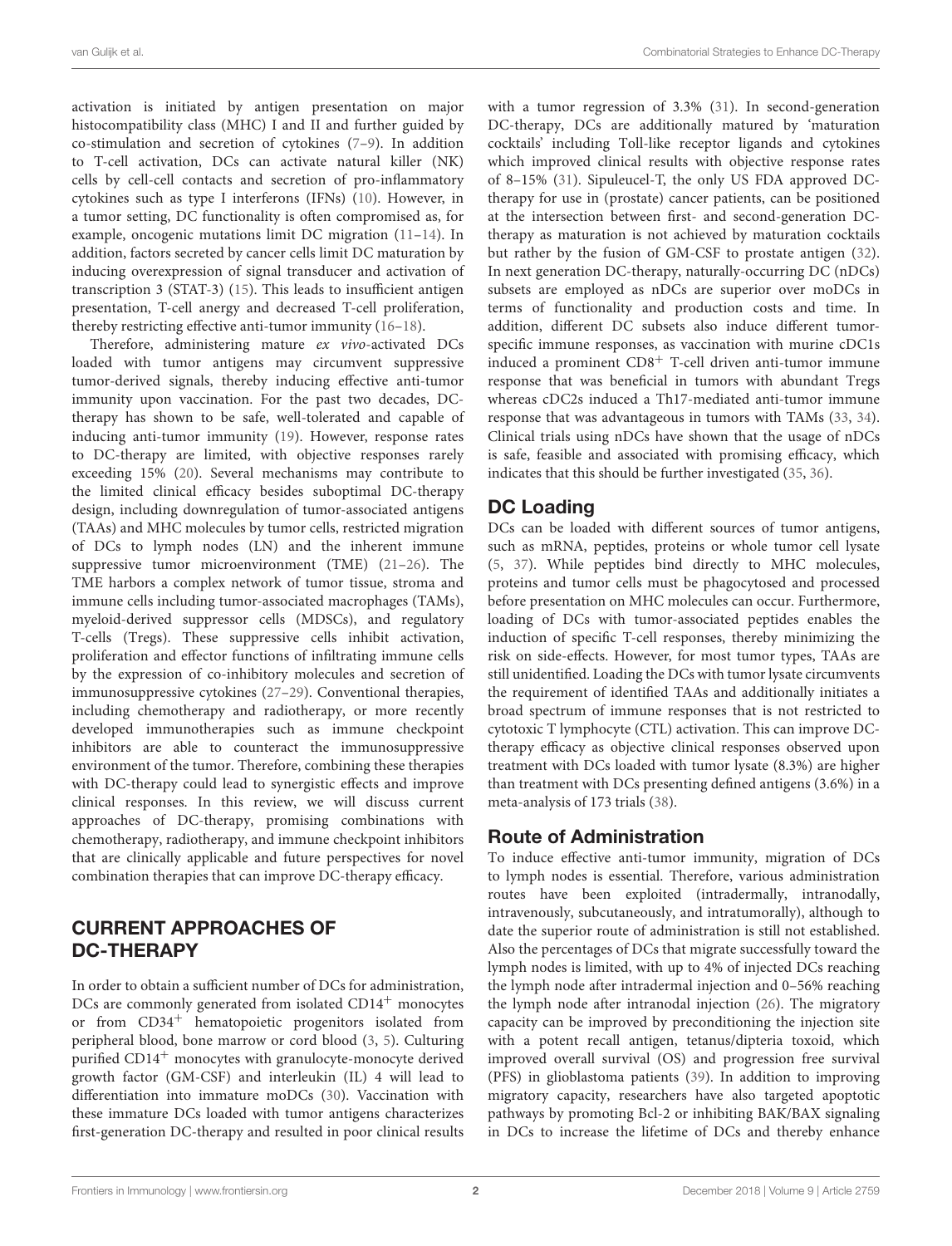bioavailability of the injected DCs, which resulted in improved activation of T-cells [\(40–](#page-10-24)[43\)](#page-10-25). However, despite these attempts to improve DC-therapy, combinatorial strategies are essential to prorogue suppressive mechanisms in the TME and to further potentiate the clinical efficacy of DC-therapy.

## COMBINATION THERAPIES TO ENHANCE DC-THERAPY EFFICACY

#### Combination With Chemotherapy

Chemotherapeutics are traditionally designed to eradicate and eliminate malignant cells to lower tumor burden. However, more recent insights indicate that chemotherapy also has off-target immunological effects depending on the type of chemotherapy, such as immunogenic cell death (ICD) of tumor cells, thereby enabling the induction of anti-tumor immunity [\(44\)](#page-10-26). ICD stimulates emission of DAMPs, including adenosine triphosphate (ATP), high mobility group box 1 (HMGB1), and calrecticulin (CALR), which initiates antigen uptake, maturation, activation, and recruitment of endogenous DCs in the tumor [\(45,](#page-10-27) [46\)](#page-11-0). In addition, specific chemotherapeutics can directly deplete suppressive immune cells including Tregs and MDSCs [\(47–](#page-11-1)[49\)](#page-11-2). Due to the effects on tumor burden and the immunosuppressive TME, chemotherapeutics could have synergistic effects when combined with DC-therapy. For instance, tumor reduction by neo-adjuvant chemotherapy could improve DC-therapy, as DC-therapy is most effective in cases of low-tumor burden [\(31\)](#page-10-15). In addition, depletion of immunosuppressive cells in the TME renders the TME more receptive for tumor-specific Tcell infiltration upon DC-therapy. Timing of chemotherapy administration may be crucial as potential synergistic effects of combination treatments depend on the interval and sequence of treatment administration [\(50\)](#page-11-3). For instance, chemotherapy applied prior to DC-therapy with substantial intervals aims at tumor reduction whereas shorter intervals or concurrent combination therapy allow depletion of suppressive immune cells. In the following sections, combinations of well-studied chemotherapeutics with ex vivo antigen-loaded DCs will be discussed. A summary of the main characteristics of the studies is presented in **[Table 1](#page-3-0)**.

#### Cyclophosphamide

Cyclophosphamide is an alkylating agent that has tumoricidal effects, thereby reducing tumor burden [\(72\)](#page-11-4). In addition, cyclophosphamide initiates ICD and transient lymphoablation upon high doses, thereby resulting in depletion of suppressive immune cells and stimulation of anti-tumor T-cell responses. In contrast, low-dose cyclophosphamide improves tumor-specific immunity by Treg depletion (**[Figure 1](#page-7-0)**) [\(47\)](#page-11-1). In mesothelioma, melanoma and colon carcinoma murine models, administration of cyclophosphamide prior to DC-therapy prolonged survival compared to mice treated with monotherapy. This is likely caused by a cyclophosphamide-induced decrease in Tregs, and subsequent increase in T-cells, as observed in these studies [\(51,](#page-11-5) [52\)](#page-11-6). Cyclophosphamide administration 3 days prior to DCtherapy was shown to induce T-cell responses to 3 melanoma

gp100 antigen-derived peptides G154, G206-2M, and G280- GV in 6 out of 7 melanoma patients post vaccination [\(55\)](#page-11-7). A reduction in Tregs was also observed in mesothelioma patients treated with concurrent combination of cyclophosphamide and DC-therapy but remained unaffected in a study with melanoma patients [\(56,](#page-11-8) [57\)](#page-11-9). These differences could be explained by differences in sampling time, as reduction in Tregs was evaluated after the first cyclophosphamide treatment in mesothelioma patients [\(56\)](#page-11-8), whereas in melanoma patients, these levels were assessed after 4 and 6 cycles of DC-therapy [\(57\)](#page-11-9). Combining DCtherapy with cyclophosphamide also improves clinical efficacy, as patients with ovarian cancer that received cyclophosphamide concurrent with DC-therapy and bevacizumab, a VEGF-a blocking antibody, exhibited significantly prolonged survival compared to patients without cyclophosphamide treatment [\(58\)](#page-11-10). These results were associated with reduced TGF-β levels, a cytokine that is abundantly produced by Tregs in ovarian cancer. Contradictory, combined DC-therapy with cyclophosphamide resulted in poor clinical responses in patients with metastatic renal cell carcinoma. However, as the DCs administered in this study were of allogeneic origin, the lack of clinical efficacy could be explained by the nature of the DCs administered [\(59\)](#page-11-11). These results indicate that Treg depletion upon cyclophosphamide treatment is able to synergistically augment DC-therapy efficacy both in preclinical and clinical settings, depending on the tumor type and DCs applied.

#### **Temozolomide**

The alkylating agent temozolomide (TMZ) induces lymphoablation upon high doses whereas at low doses it primarily targets Tregs (**[Figure 1](#page-7-0)**) [\(49\)](#page-11-2). As this compound effectively crosses the blood-brain barrier, TMZ is mainly used to treat glioblastoma and melanoma, as the brain is a frequent metastatic site for melanoma [\(73,](#page-11-12) [74\)](#page-11-13). In patients with advanced melanoma, administration of one TMZ cycle prior to each DC-therapy decreased circulating Tregs with 60.5% [\(60\)](#page-11-14). Simultaneous administration of TMZ and DC/glioma cell fusions in recurrent and newly-diagnosed glioblastoma patients resulted in WT-1, gp100, and MAGE-A3-specific CTLs upon vaccination. In the newly-diagnosed patients, PFS and OS were improved compared to an international trial of TMZ monotherapy [\(61\)](#page-11-15). However, in recurrent glioblastoma patients, where DC-therapy was followed by TMZ administration, combined treatment failed to improve 6-month PFS compared to a reference group with TMZ monotherapy [\(62\)](#page-11-16). This could be due to reduced CTL numbers caused by TMZ-induced lymphoablation, thereby counteracting the effects of DC-therapy, as shown by a recent study [\(63\)](#page-11-17). Interestingly, this study also illustrated that, in contrast to CTL numbers, NK cells in peripheral blood remained constant after concurrent combinations with TMZ. However, whether the effects observed on NK cells were associated with depletion of Tregs remains elusive. Furthermore, this indicates that TMZ administration before or during DC-therapy could enhance DC-therapy efficacy, whereas DC-therapy followed by TMZ may exert negative effects on DC-induced anti-tumor immunity.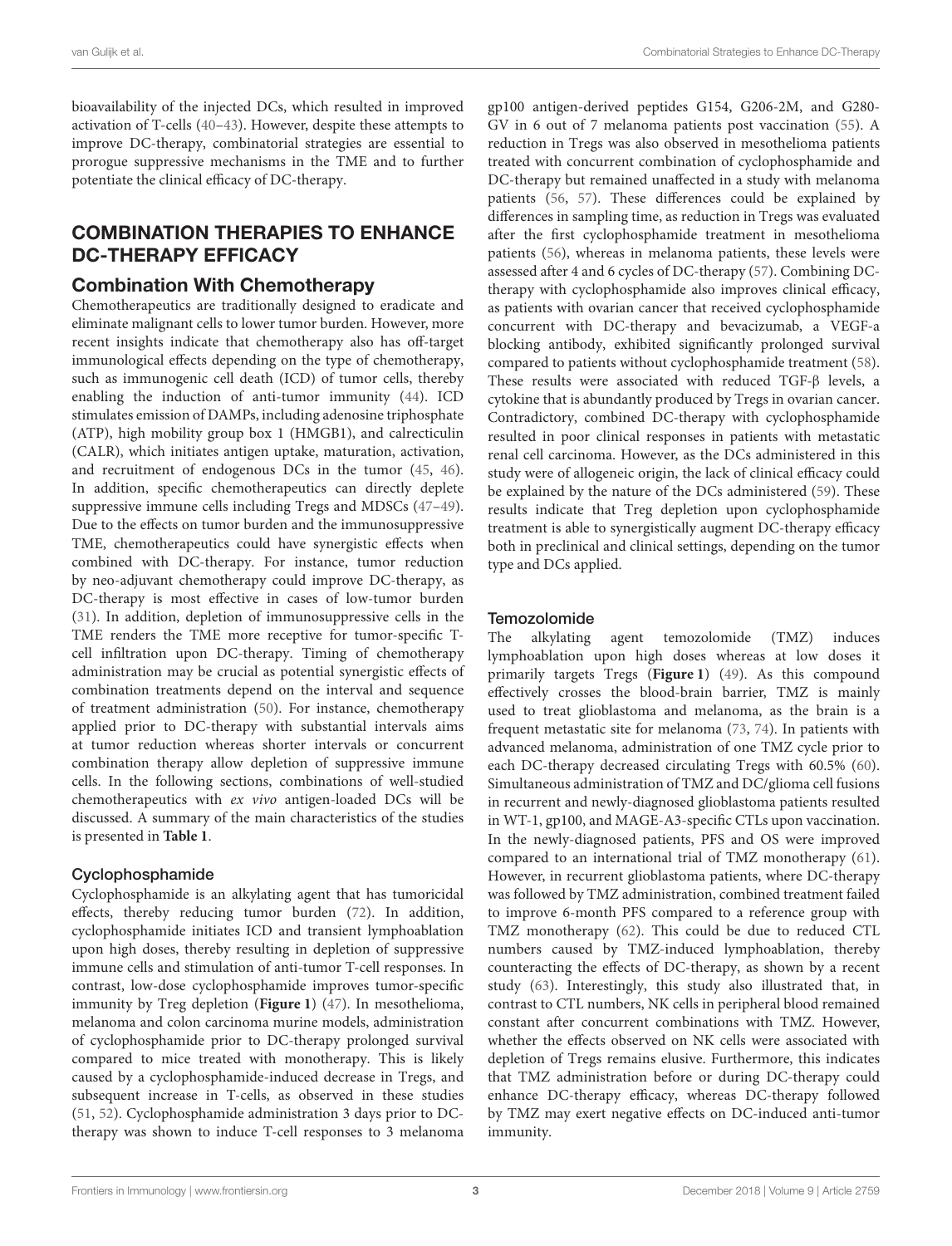| Type of CTX      | Cancer type                   | $\mathbf{e}^{\mathbf{a}}$ | Comparison<br>dronb                                                           | Treatment<br>schedule                                                                             | Type of DC<br>vaccine                                                      | Dosage CTX                     | response CTX <sup>c</sup><br>Immunological | Immunological<br>combination<br>treatment <sup>c,d</sup><br>response                                                                                                      | Clinical response                                                    | References  |
|------------------|-------------------------------|---------------------------|-------------------------------------------------------------------------------|---------------------------------------------------------------------------------------------------|----------------------------------------------------------------------------|--------------------------------|--------------------------------------------|---------------------------------------------------------------------------------------------------------------------------------------------------------------------------|----------------------------------------------------------------------|-------------|
| PRE-CLINICAL     |                               |                           |                                                                               |                                                                                                   |                                                                            |                                |                                            |                                                                                                                                                                           |                                                                      |             |
| Cyclophosphamide | Mesothelioma<br>(AB1)         | $\circ$                   | $CTX + D C-TX +$<br>$\times$<br>$DC-TX + CT$<br>Untreated<br>č                | CTX: day $3-10^b$<br>DC-Tx: day $12^b$                                                            | <b>BM-derived DCs</b><br>lysate-loaded<br>mature<br>Tumor                  | 0,13 mg/ml<br>(drinking water) | $\downarrow$ Tregs                         |                                                                                                                                                                           | Prolonged survival<br>compared to<br>untreated                       | (51)        |
|                  | Melanoma<br>(B16)             | $\mathop{=}^{\mathbb{O}}$ | Untreated<br>CTX<br>$DC-Tx$                                                   | DC-Tx: day 9<br>CTX: day 5 <sup>b</sup><br>and 23 <sup>b</sup>                                    | <b>BM-derived DCs</b><br>lysate-loaded<br>mature<br>Tumor                  | 50 mg/kg body<br>weight        |                                            |                                                                                                                                                                           | Prolonged survival<br>monotherapy and<br>compared to<br>untreated    | (52)        |
|                  | Colon carcinoma<br>(CT26)     | $\frac{1}{2}$             | Untreated<br>CTX<br>$DC-TX$                                                   | DC-Tx: day 9<br>CTX: day 5 <sup>b</sup><br>and 23 <sup>b</sup>                                    | BM-derived DCs<br>lysate-loaded<br>mature<br>Tumor                         | 50 mg/kg body<br>weight        | $\downarrow$ Tregs                         | 1 IFN-y secreting<br>lymphocytes                                                                                                                                          | Prolonged survival<br>monotherapy and<br>compared to<br>untreated    | $(52)$      |
| Gemcitabine      | Pancreatic cancer<br>(Panc02) | $6-8$                     | Untreated                                                                     | CTX 2 days prior<br>and after DC-Tx<br>weeks<br>for $5$                                           | PancO <sub>2</sub> cells<br>mature DCs<br>loaded with<br>BM-derived        | 25 and 50 mg/kg<br>body weight |                                            |                                                                                                                                                                           | untreated (for both<br>Prolonged survival<br>compared to<br>dosages) | $(53)$      |
|                  | Pancreatic cancer<br>(Panc02) | $\infty$                  | Untreated<br>$\begin{array}{c} \simeq \\ \simeq \\ \simeq \infty \end{array}$ | until day 42 (start<br>DC-Tx: day 3, 7<br>CTX: every 3-4<br>and 10 <sup>b</sup><br>day 3)<br>days | <b>BM-derived DCs</b><br>Unloaded<br>immature                              | 120 mg/kg body<br>weight       | $\downarrow$ MDSCs                         | 1 CD8+T-cells in<br>1 IFN-y secreting<br>lymphocytes<br>tumor tissue                                                                                                      | Prolonged survival<br>monotherapy and<br>compared to<br>untreated    | (54)        |
| <b>CLINICAL</b>  |                               |                           |                                                                               |                                                                                                   |                                                                            |                                |                                            |                                                                                                                                                                           |                                                                      |             |
| Cyclophosphamide | Melanoma                      | $\sim$                    |                                                                               | CTX: 3 days prior<br>vaccinations with<br>3-week intervals<br>DC-tx, DC-tx: 6<br>to first         | autologous DCs<br>peptide-loaded<br>gp100 antigen<br>derived<br>mature     | 300 mg/m $^2$                  |                                            | levels and time to<br>derived IL-12p70<br>$\bullet$ T-cell immunity<br>gp100-derived<br>correlation DC<br>antigens 6/7<br>progression<br>Positive<br>against<br>$\bullet$ |                                                                      | (55)        |
|                  | Mesothelioma                  | $\frac{1}{2}$             |                                                                               | 7x CTX followed<br>days after CTX.<br>by 1x DC-Tx 4<br>repeated 3x<br>Cycle                       | lysate-loaded<br>autologous<br>mature<br>Turnor<br><b>DCS</b>              | $2 \times 50 \, \text{mg}$     | $\downarrow$ Tregs                         |                                                                                                                                                                           | Disease control in 8<br>patients                                     | $(56)$      |
|                  | Melanoma                      | 22                        |                                                                               | 7x CTX followed<br>Cycle repeated<br>by 1x DC-Tx.<br>$\delta$                                     | p53, survivin and<br>autologous DCs<br>transfected with<br>Mature<br>hTERT | 50mg                           |                                            | $\bullet$ IFN- $\gamma$ Immune<br>unchanged<br>• Tregs and<br>response<br><b>MDSCs</b><br>$6/17$                                                                          | OS: 10.4 mo<br>PFS: 3.1 mo<br>PD: $n = 13$<br>SD: $n = 9$            | (57)        |
|                  |                               |                           |                                                                               |                                                                                                   |                                                                            |                                |                                            |                                                                                                                                                                           |                                                                      | (Continued) |

<span id="page-3-0"></span>TABLE 1 | Study characteristics of (pre)clinical studies.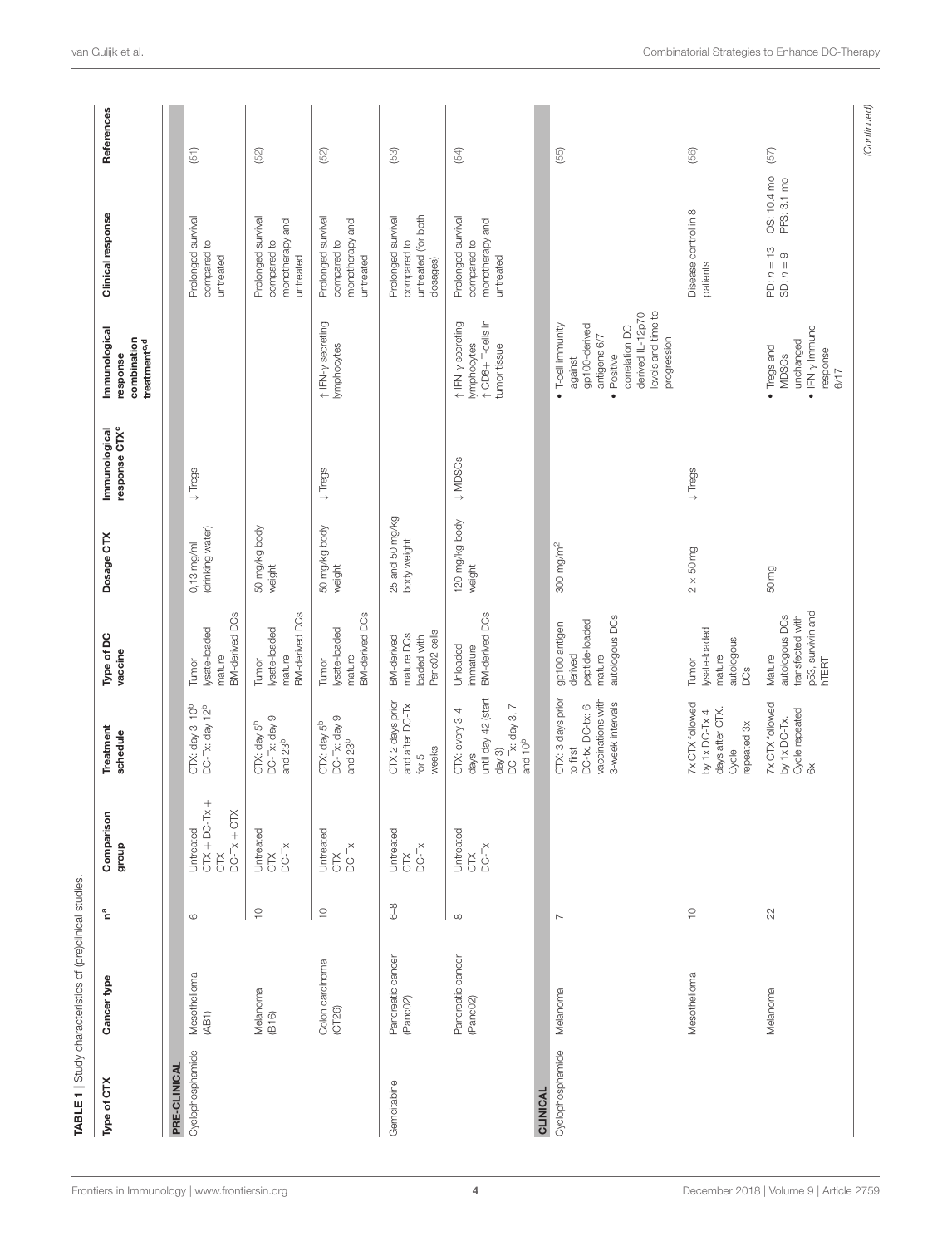| Type of CTX  | Cancer type          | $\mathbf{h}^{\mathbf{a}}$   | Comparison<br>group                     | Treatment<br>schedule                                                                                                                                                   | Type of DC<br>vaccine                                           | Dosage CTX                | response CTX <sup>c</sup><br>Immunological | Immunological<br>combination<br>treatment <sup>c,d</sup><br>response                                        | Clinical response                                                                  |                                                                               | References     |
|--------------|----------------------|-----------------------------|-----------------------------------------|-------------------------------------------------------------------------------------------------------------------------------------------------------------------------|-----------------------------------------------------------------|---------------------------|--------------------------------------------|-------------------------------------------------------------------------------------------------------------|------------------------------------------------------------------------------------|-------------------------------------------------------------------------------|----------------|
|              | Ovarian cancer       | 22                          | (+ bevacizumab)<br>$(n = 10)$<br>$DC-X$ | weeks Repeated<br>given 1x each 3<br>bevacuzimab<br>CTX one day<br>prior to each<br>$DC-TX +$<br>$4-5x$                                                                 | autologous DCs<br>loaded mature<br>Tumor-lysate                 | $200$ mg/m <sup>2</sup>   |                                            | levels compared to<br>1 Vaccine-specific<br>↓TGF-β serum<br>1 IFN-y serum<br>no CTX<br>$T$ -cells<br>levels | treatment with CTX<br>compared to no<br>Improved OS                                |                                                                               | (58)           |
|              | Renal cell carcinoma | $22$                        | $(n = 12)$<br>$DC-X$                    | vaccinations with<br>monthly intervals<br>DC-Tx DC-Tx: 3<br>CTX: 3 and 4<br>days prior to<br>each                                                                       | mature allogeneic<br>lysate-loaded<br>Turnor<br>DC <sub>S</sub> | $300$ mg/m <sup>2</sup>   |                                            | · No proliferative or<br>cytokine immune<br>responses                                                       | OS: 20.3 mo<br>$LPU: n = 1$<br>$MR: n = 0$<br>PD: $n = 9$<br>SD: $n = 2$<br>No CTX | OS: 23.2 mo<br>$LPU: n = 3$<br>MR: $n = 2$<br>PD: $n = 4$<br>SD: $n = 1$<br>č | (59)           |
| Temozolomide | Melanoma             | $\overline{\mathbf{c}}$     |                                         | followed by 1x<br>DC-tx. Cycle<br>repeated 6x<br>14x CTX                                                                                                                | autologous DCs<br>lysate-loaded<br>mature<br>Tumor              | $75$ mg/m <sup>2</sup>    |                                            | $\downarrow$ Tregs                                                                                          | PD: $n = 10$<br>SD: $n = 6$<br>PR: $n = 1$<br>$NT: n = 3$                          | OS: 10 mo                                                                     | $\circledcirc$ |
|              | Glioblastoma         | $\mathcal{S}^{\mathcal{S}}$ |                                         | starting 2 weeks<br>CTX: 5 days/28<br>in each cycle<br>Repeated 3x<br>$DC-Tx: 3x$<br>after CTX.                                                                         | DCs fused with<br>glioma cells                                  | 150-200 mg/m <sup>2</sup> |                                            | $\bullet$ WT-1, gp100 and<br>specific immune<br>responses 4/4<br>MAGE-A3                                    | PFS: 10.3 mo PFS: 18.3 mo<br>OS: 18.0 mo OS: 30.5 mo<br>Recurrent                  | Initial                                                                       | (61)           |
|              | Glioblastoma         | $\overline{4}$              |                                         | each cycle with 2<br>weeks intervals.<br>CTX: 5 days/28<br>repeated up to<br>week after 3rd<br>6x DC-Tx: 3x<br>DC-Tx Cycle<br>starting one                              | Tumor cell-loaded<br>autologous DCs<br>mature                   | 150-200 mg/m <sup>2</sup> |                                            |                                                                                                             | PD: $n = 3$<br>PD: $n = 2$<br>PD: $n = 4$<br>NT: $n = 4$<br>SD then<br>PR then     | OS: 23 mo<br>$PFS6mo$ :<br>22%                                                | (62)           |
|              | Glioblastoma         | $^{24}$                     |                                         | monthly intervals,<br>starting after 3rd<br>7: 8 weeks after<br>CTX: 5 days/28<br>DC-Tx. Cycle<br>intervals, 5-6:<br>repeated 6x<br>DC-Tx: 1-4:<br>6th DC-Tx<br>2-weeks | autologous DCs<br>lysate-loaded<br>mature<br>Tumor              | $75$ mg/m <sup>2</sup>    |                                            | cells and PFS<br>activation NK<br>correlation<br>· Positive                                                 | PFS; 10.5mo<br>OS: 20.1 mo                                                         |                                                                               | $(63)$         |
|              |                      |                             |                                         |                                                                                                                                                                         |                                                                 |                           |                                            |                                                                                                             |                                                                                    |                                                                               | (Continued)    |

[Frontiers in Immunology](https://www.frontiersin.org/journals/immunology)| [www.frontiersin.org](https://www.frontiersin.org) **5** 5 [December 2018 | Volume 9 | Article 2759](https://www.frontiersin.org/journals/immunology#articles)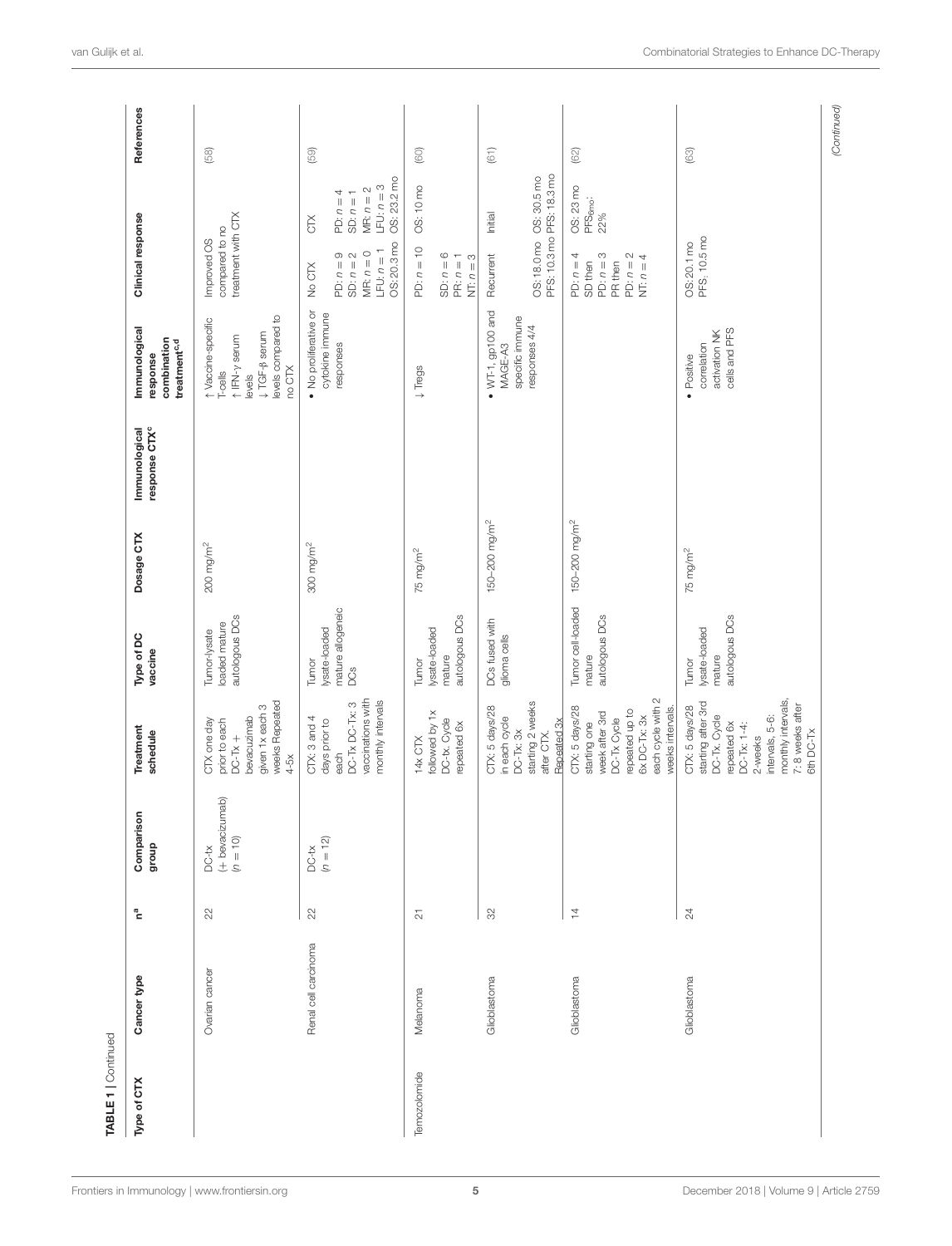| TABLE 1   Continued             |                   |                          |                     |                                                                                                                                                            |                                                                              |                                                                                 |                                            |                                                                                                                                 |                                                                       |             |
|---------------------------------|-------------------|--------------------------|---------------------|------------------------------------------------------------------------------------------------------------------------------------------------------------|------------------------------------------------------------------------------|---------------------------------------------------------------------------------|--------------------------------------------|---------------------------------------------------------------------------------------------------------------------------------|-----------------------------------------------------------------------|-------------|
| Type of CTX                     | Cancer type       | ငိ                       | Comparison<br>group | Treatment<br>schedule                                                                                                                                      | Type of DC<br>vaccine                                                        | Dosage CTX                                                                      | response CTX <sup>c</sup><br>Immunological | Immunological<br>combination<br>treatment <sup>c,d</sup><br>response                                                            | Clinical response                                                     | References  |
| Gemcitabine                     | Pancreatic cancer | $\frac{0}{1}$            |                     | DC-Tx: Starting<br>one week after<br>first CTX cycle.<br>28-days cycle<br>CTX: day 1,8<br>and 15 of a<br>Given 3x<br>biweekly                              | peptide-loaded<br>I, II or I/II-WT1<br>mature DCs<br>restricted              | 1,000 mg/m <sup>2</sup>                                                         |                                            |                                                                                                                                 | PD: $n = 3$<br>SD: $n = 7$                                            | (64)        |
| Premetrexed and<br>cisplatin    | Mesothelioma      | $\supseteq$              |                     | 2 weeks starting<br>CTX: 4x each 3<br>DC-Tx: 3x each<br>12 weeks after<br>last CTX<br>weeks                                                                | autologous DCs<br>lysate-loaded<br>mature<br>Tumor                           | Premetrexed: 500<br>mg/m <sup>2</sup> Cisplatin:<br>$75$ mg/m <sup>2</sup>      |                                            | antibodies 10/10<br>1 KLH-specific                                                                                              | PD: $n = 6$<br>SD: $n = 1$<br>PR: $n = 3$                             | (65)        |
| Oxiplatin and<br>capecitabine   | Colon cancer      | $\overline{\phantom{a}}$ |                     | Cycle repeated 8<br>DC-Tx: 3x during<br>CTX: 1x oxiplatin<br>first cycle of CTX<br>followed by 14x<br>capecitabine.<br>times                               | autologous DCs<br>peptide-loaded<br>mature<br>CEA                            | Oxiplatin: 130<br>Capecitabine:<br>2,000 mg/m <sup>2</sup><br>mg/m <sup>2</sup> |                                            | T-cell response<br>CEA-specific<br>KLH-specific<br>response 7/7<br>Proliferative<br>CD4+T-cell<br>4/7<br>$\bullet$<br>$\bullet$ |                                                                       | (66)        |
| Bortezomib and<br>dexamethasone | Multiple myeloma  | 50                       | $CIX (n = 24)$      | Dexamethasone:<br>Bortezomib: day<br>lasted 28 days.<br>DC-Tx: 6x day<br>$1,4,8$ , and $11$<br>day 1-2, 4-5,<br>Repeated 3x<br>15-20 Cycle<br>$8-9, 11-12$ | Autologous<br><b>DCs/CIK</b>                                                 | Dexamethasone:<br>$1.0 - 1.3$ mg/m <sup>2</sup><br>Bortezomib:<br>20mg          |                                            | 1L-2 and IFN-y in<br>compared to CTX<br>↑ CD4/CD8 ratio<br>$\downarrow$ IL-4, IL-5 and<br>TGF- $\beta$ in PB<br>$\mathbb{R}$    | life compared to no<br>Improved quality of<br>$DC-TX$                 | (67)        |
| Dacarbazine                     | Melanoma          | $\circ$                  |                     | 3-week intervals<br>DC-Tx: 6x one<br>day after CTX<br>CTX: 6x at                                                                                           | Autologous<br>IFN-DCs                                                        | 1,000 mg/m $^2$                                                                 |                                            | immune response<br>gp100-specific<br>NY-ESO-1 and<br>Tyrosinase,<br>2/3<br>$\bullet$                                            | PD: $n = 2$<br>SD: $n = 3$<br>NT: $n = 1$                             | $^{(68)}$   |
| Carboplatin and<br>paclitaxel   | Melanoma          | $\circ$                  |                     | DC-Tx: day 8<br>and 22 of each<br>lasted 28 days<br>CTX: day 1 of<br>Repeated 3x<br>cycle Cycle<br>each cycle                                              | tyrosinase, and<br>peptide-loaded<br>MAGE-A2/A3<br>WT1, gp100,<br>mature DCs | AUC5 Paclitaxel:<br>Carboplatin:<br>$175$ mg/m <sup>2</sup>                     |                                            | immune response<br>$\bullet$ WT1-specific<br>4/9                                                                                | PFS: 2.3 mo<br>OS: 12 mo<br>PD: $n = 4$<br>SD: $n = 4$<br>PR: $n = 1$ | (69)        |
|                                 |                   |                          |                     |                                                                                                                                                            |                                                                              |                                                                                 |                                            |                                                                                                                                 |                                                                       | (Continued) |

[Frontiers in Immunology](https://www.frontiersin.org/journals/immunology)| [www.frontiersin.org](https://www.frontiersin.org) **6 6 1.1 6 [December 2018 | Volume 9 | Article 2759](https://www.frontiersin.org/journals/immunology#articles)**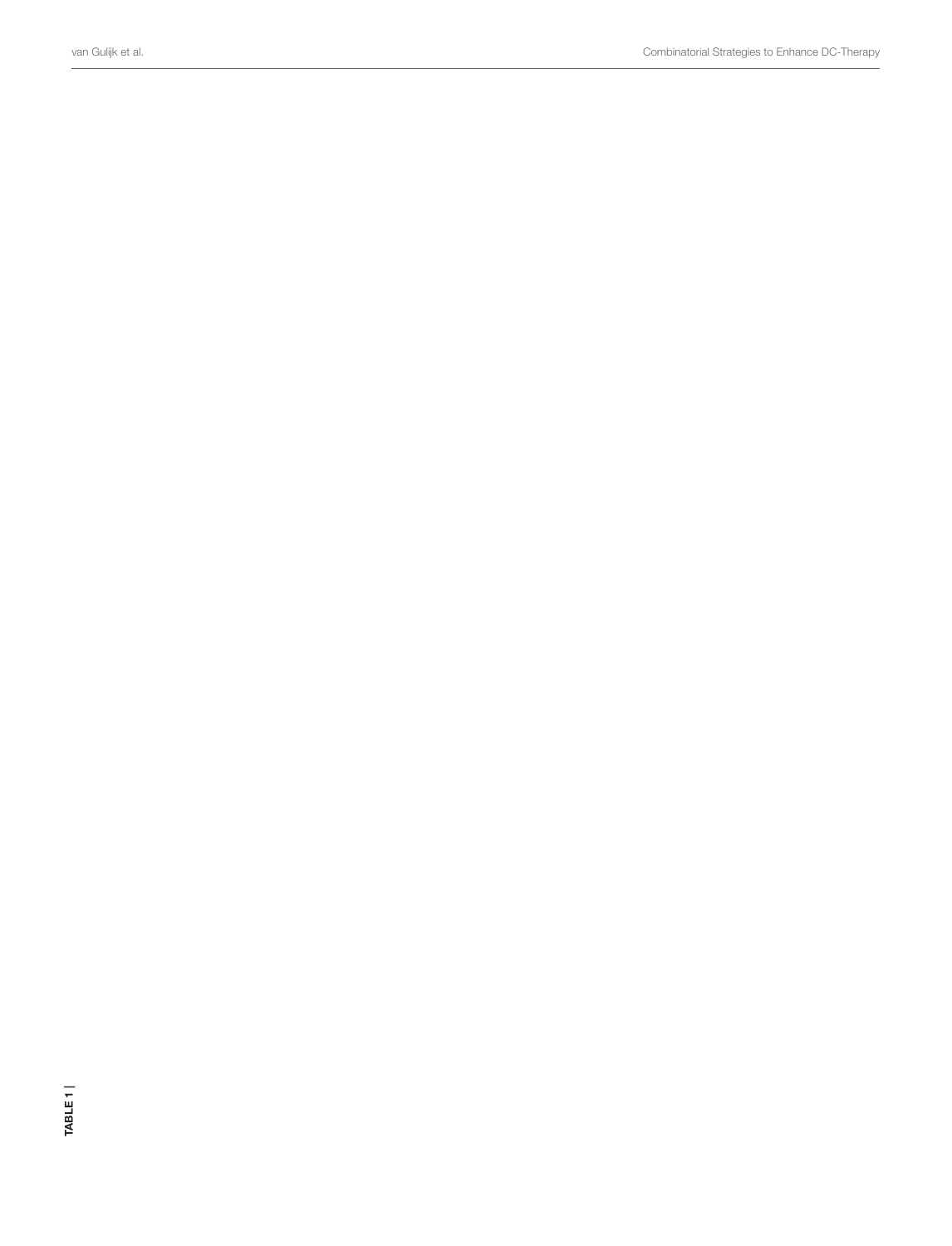

<span id="page-7-0"></span>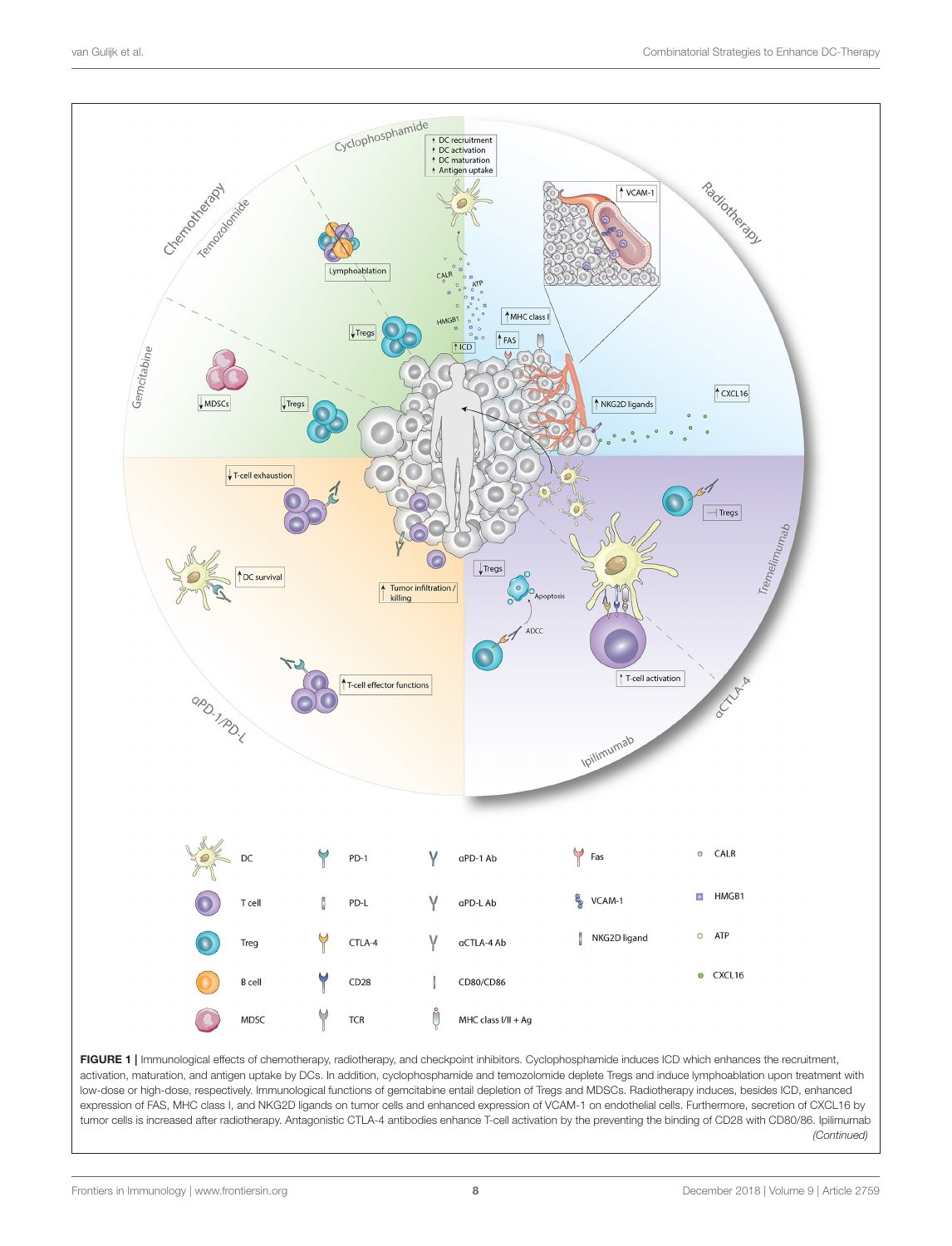FIGURE 1 | depletes Tregs by ADCC whereas tremelimumab inhibits functions of Tregs upon binding. Anti-PD1 antagonistic antibodies enhance T-cell effector functions while preventing exhaustion of T-cells. Blockade of PD-1 on DCs improves survival while blockade of PD-L on tumor cells results in improved tumor-cell infiltration and killing. Ab, antibody; Ag, antigen; ATP, adenosine triphosphate; CALR, calreticulin; CTLA-4, cytotoxic T-lymphocyte-associated antigen; CXCL16, chemokine ligand 16; DC, dendritic cell; Fas, first apoptosis signal; HMGB1, high mobility group box 1; MDSC, myeloid-derived suppressor cell; MHC class I/II, major histocompatibility complex class I/II; NKG2D ligand, natural killer group 2 member D; PD-1, programmed death 1; PD-L, programmed death ligand; TCR, T-cell receptor; Treg, regulatory T cell; VCAM-1, vascular endothelial cell adhesion protein 1.

responses (**[Figure 1](#page-7-0)**) [\(76–](#page-11-26)[80\)](#page-11-27). The induction of systemic antitumor immunity was indeed observed when radiotherapy was combined with GM-CSF as it generated abscopal effects in some patients [\(81\)](#page-12-0). In addition, the combination with Flt-3 ligand in a Lewis lung carcinoma murine model reduced metastases and prolonged survival [\(82\)](#page-12-1). However, in settings of compromised DC functionality, intratumoral injection of exogenously-prepared unloaded DCs followed by radiotherapy could be advantageous. Induction of systemic immunity was observed in a squamous-cell carcinoma murine model, as combining radiotherapy with intratumoral DC administration increased the presence of CTLs in the tumor-draining LN (TDLN) compared to DC-monotherapy [\(83\)](#page-12-2). In addition, reduced tumor burden and prolonged survival were observed compared to monotherapy in multiple preclinical models [\(84–](#page-12-3) [88\)](#page-12-4). In clinical trials with patients suffering from hepatocellular carcinoma and high-risk sarcoma, combining intratumoral injection of unloaded DCs with radiotherapy induced tumorspecific immunity in 70 and 52.9% of the cases, respectively [\(89,](#page-12-5) [90\)](#page-12-6). In addition to induction of synergistic effects when combined with unloaded DCs, radiotherapy may also improve efficacy when combined with loaded DCs as it transforms irradiated tissue into an immunogenic niche by enhancing the expression of vascular endothelial cell adhesion protein 1 (VCAM-1) on endothelial cells, FAS, MHCI and natural killer group 2D (NKG2D) on tumor cells and increasing CXCL16 secretion, thereby promoting homing, infiltration and tumor killing by DCinduced lymphocytes (**[Figure 1](#page-7-0)**) [\(91](#page-12-7)[–96\)](#page-12-8). In patients with stage I esophageal cancer, 1- and 2-year survival were significantly improved upon treatment with loaded DCs and radiotherapy as compared to radiotherapy alone. Addition of CIK to this combination failed to improve survival in patients with stage III/IV non-small-cell lung cancer [\(97,](#page-12-9) [98\)](#page-12-10). These results indicate that combinatorial treatment has synergistic effects, but these depend on tumor type and stage, as improved efficacy is most prominent at early tumor stages.

### Combination With Immune Checkpoint Inhibitors

In cancer, tumor cells and immune cells often overexpress co-inhibitory molecules, such as PD-1/PD-L1 and CTLA-4, which suppress anti-tumor immunity. Checkpoint inhibitors targeting these co-inhibitory molecules improve existing anti-tumor immunity when administered as monotherapy [\(99,](#page-12-11) [100\)](#page-12-12). Additionally, combinations with DC-therapy may result in synergistic effects as expression of these coinhibitory molecules could also limit durable DC-therapy effects by inhibiting DC-therapy induced T-cells as well as DCs directly.

#### PD-1/PD-L Blocking Antibodies

The PD-1/PD-L-axis exerts negative effects on TME-infiltrating immune cells by inhibiting T-cell effector functions, NK cells and inducing T-cell exhaustion [\(101–](#page-12-13)[104\)](#page-12-14). Additionally, PD-L1 expression on tumor cells also directly inhibits IFN-γmediated cytotoxicity by a STAT3/caspase 7 dependent pathway [\(105\)](#page-12-15). Therapeutically targeting PD-1/PD-L1 could therefore render the TME more receptive for lymphocyte infiltration and sensitize tumor cells for cytotoxicity that could act synergistically upon combination with DC-therapy (**[Figure 1](#page-7-0)**). Combining DCtherapy with PD-1 blockade reduced Tregs, induced IFN-γ secretion, while secretion of IL-10 by  $CD4^+$  T-cells was decreased. In addition, cytotoxicity of CTLs improved when PD-1 was inhibited in a co-culture of tumor cells and Tcells isolated from mice treated with DC/myeloma fusions [\(106\)](#page-12-16). In vivo investigation of DC-therapy combined with PD-1 blockade reduced tumor volume of mice with melanoma [\(107\)](#page-12-17) and prolonged survival in murine models for glioblastoma [\(108\)](#page-12-18) compared to monotherapy. These beneficial effects on anti-tumor immunity were also observed in a breast cancer murine model upon combinations with anti-PD-L1 antibodies [\(109\)](#page-12-19). Additionally, this study investigated the combination of specific blockade of PD-L1 on DCs by in vitro incubation with antagonistic monoclonal antibodies [\(109\)](#page-12-19).

PD-L1/2 are both expressed on DCs and are associated with suppression of effector CTLs and CD4<sup>+</sup> T-cells and induction of Treg expansion [\(110–](#page-12-20)[117\)](#page-13-0). Conversely, the expression of PD-1 on DCs negatively affects DC survival [\(118\)](#page-13-1). This indicates that blockade of PD-1 or PD-L1 on DCs could enhance antitumor immunity in vivo via multiple ways. PD-L1 blockade on DCs improved maturation and proliferation of DCs during culture, inhibited tumor outgrowth and prolonged survival compared to mice treated with DCs on which PD-L1 was not blocked [\(109\)](#page-12-19). These results underline the importance of PD-L1 expression on DCs in inhibiting anti-tumor immunity. Therefore, efforts are undertaken to establish DC-specific PD-L1 blockade, primarily by different RNA introducing techniques, such as small interference RNA (siRNA) or short hairpin RNA (shRNA). Preclinical data indicate that PD-L1 can effectively be silenced using these approaches without affecting viability, maturation or costimulatory molecule expression. In addition, silencing PD-L1 or PD-L2 specifically on DCs enhanced proliferation of tumor-specific CTLs and  $CD4^+$  Tcells, augmented production of IFN-γ, tumor-necrosis factor alpha (TNFα), IL-2, IL-5, and IL-12 and promoted cytolysis of tumor cells in vitro (119-[123\)](#page-13-3). These promising data provide incentive to further investigate the combination of systemic PD-(L)1 blockade with DC-therapy and PD-L1 blockade on DC<sub>s</sub>.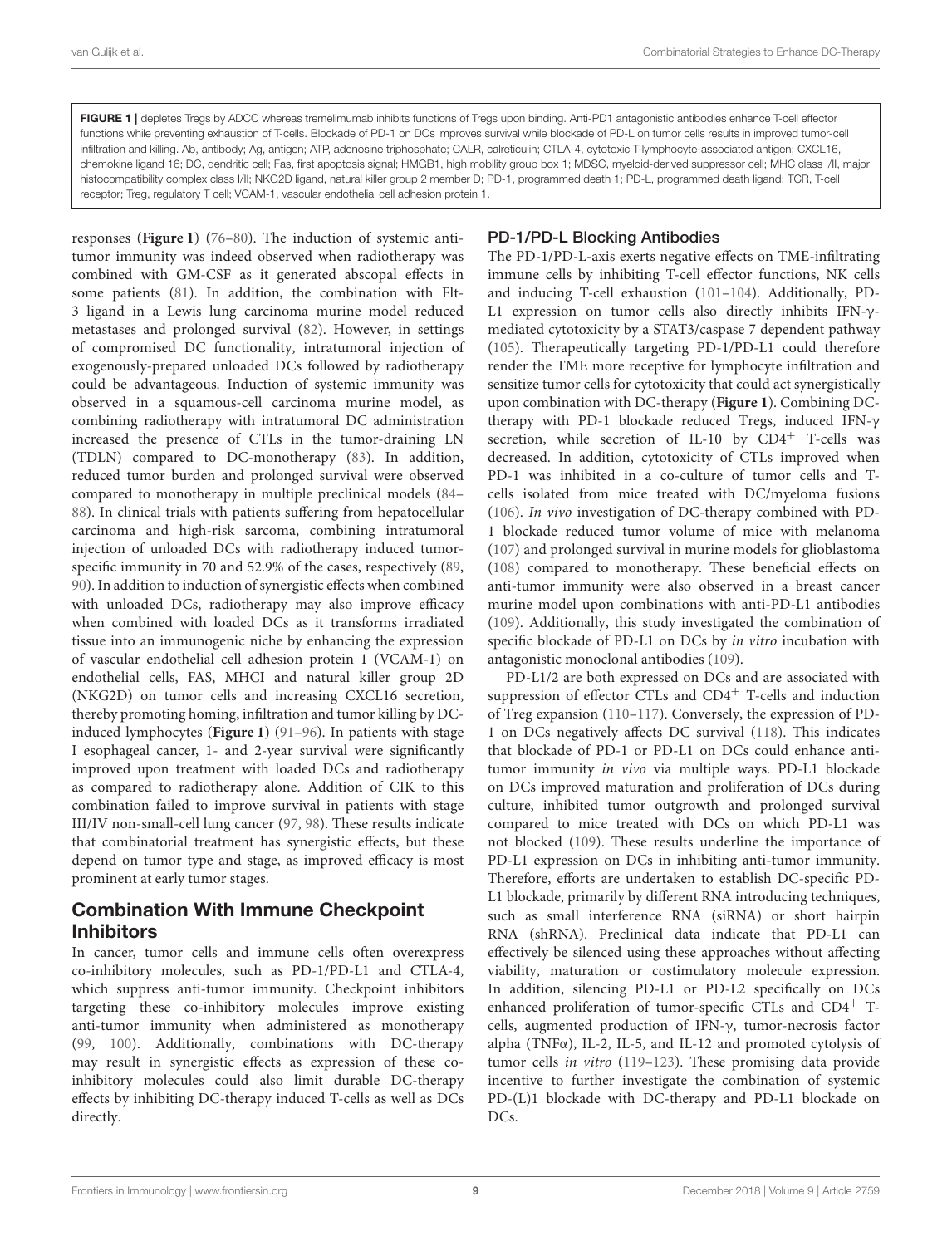#### CTLA-4

The antagonistic antibodies ipilimumab and tremelimumab are designed to target CTLA-4, an inhibitory pathway that inhibits activation of naïve T-cells by preventing the binding of CD28 on T-cells to CD80/CD86 on APCs, a mechanism widely exploited by Tregs [\(124,](#page-13-4) [125\)](#page-13-5). In various murine models, ipilimumab was shown to induce antibody-dependent cell-mediated cytotoxicity (ADCC), thereby facilitating Treg depletion while tremelimumab inhibits effector functions of Tregs (**[Figure 1](#page-7-0)**) [\(126,](#page-13-6) [127\)](#page-13-7). However, recent clinical data question the Treg-depleting capacity of ipilimumab, as treatment with ipilimumab did not deplete Tregs in the TME of patients with melanoma, prostate cancer and bladder cancer [\(128\)](#page-13-8). In a retrospective study with stage III melanoma patients that progressed after DC-therapy, administration of ipilimumab induced tumor-specific T-cell responses in 72% of the cases although this was not associated with improved OS [\(129\)](#page-13-9). Clinical and CTL responses were also not associated in a clinical trial with 16 melanoma patients treated with MART-1 peptide loaded DCs and tremelimumab [\(130\)](#page-13-10). However, most promising clinical results were obtained by a recent study, in which the overall response rate reached 38% in advanced melanoma patients. These patients were treated with ipilimumab combined with DCs electroporated with CD40L, CD70, and constitutively activated TLR-4 encoding mRNA and one of 4 melanoma-associated antigens (MAGE-A3, MAGE-C2, tyrosinase, or gp100) fused to an HLA-class II targeting signal [\(131\)](#page-13-11). This indicates that combining DC-therapy with CTLA-4 targeting agents could lead to synergistic effects.

# Combination With Other Immunomodulating Therapies

Recently, also other immunomodulatory therapies were approved that enable depletion of specific immunosuppressive cell types, such as macrophages that are depleted upon antibody or tyrosine kinase inhibition of the M-CSF-receptor. In line, we have previously combined DC-therapy with M-CSFR inhibitor treatment in murine tumor models and found improved survival compared to DC-monotherapy. In addition, numbers, proliferation and exhaustion state of CTLs were improved [\(132\)](#page-13-12). Similar results were obtained when combining DC-therapy with a CD40-agonistic antibody, capable of converting macrophages to a proinflammatory phenotype, and further stimulating the CD40+DCs [\(133\)](#page-13-13). Besides macrophages, selective depletion of Tregs could enhance anti-tumor immunity. Results in a preclinical melanoma mouse model showed that depletion of Tregs using anti-CD25 antibodies prior to DC-therapy elicits

## **REFERENCES**

- <span id="page-9-0"></span>1. Guilliams M, Dutertre CA, Scott CL, McGovern N, Sichien D, Chakarov S, et al. Unsupervised high-dimensional analysis aligns dendritic cells across tissues and species. Immunity (2016) 45:669–84. doi: [10.1016/j.immuni.2016.08.015](https://doi.org/10.1016/j.immuni.2016.08.015)
- 2. Guilliams M, Ginhoux F, Jakubzick C, Naik SH, Onai N, Schraml BU, et al. Dendritic cells, monocytes and macrophages: a unified nomenclature based on ontogeny. Nat Rev Immunol. (2014) 14:571–8. doi: [10.1038/nri3712](https://doi.org/10.1038/nri3712)
- <span id="page-9-4"></span>3. Sabado RL, Balan S, Bhardwaj N. Dendritic cell-based immunotherapy. Cell Res. (2017) 27:74–95. doi: [10.1038/cr.2016.157](https://doi.org/10.1038/cr.2016.157)

long-lasting anti-tumor immunity, as most mice remained tumor-free after tumor rechallenge [\(134\)](#page-13-14). Further investigation into these combinations in different (pre)clinical models could lead to promising novel combination strategies.

## FUTURE PERSPECTIVES

Despite the clinical success of DC-therapy, clinical efficacy remains limited to a proportion of patients and integration of combinatorial approaches are therefore warranted to improve efficacy. Timing of these combinatorial approaches should be carefully considered as this will affect the potential synergistic mode of action. In addition, determining optimal combination therapies likely depends on multiple factors including patient's condition, tumor type, stage and composition of the TME. Therefore, characterization of tumor cells and immune cells present in the TME or peripheral blood of individual patients will help to select immunotherapies that most likely will work synergistically with DC-therapy. For example, treatment of tumors enriched with Tregs should entail combinations with Treg-depleting chemotherapeutics, whereas DC-therapy should be combined with PD-L1 antagonistic antibodies in tumors with high PD-L1 expression. Furthermore, careful characterization of the TME, and peripheral blood could provide novel insights for combination strategies.

## **CONCLUSION**

Although combinations with DC-therapy have demonstrated beneficial effects contributing to anti-tumor immunity, the potential for further improvement remains. A major focus should be on the careful characterization of tumor and peripheral blood of each individual patient as this will be needed to tailor treatments and enhance efficacy on a personalized level. In addition, more controlled clinical trials should be executed to directly compare efficacy with monotherapy. Timing of treatment administration should be taken into consideration in these studies as it could affect the efficacy of combination therapies.

# AUTHOR CONTRIBUTIONS

MvG and HV wrote the manuscript and generated the figure and table. FD and JA contributed to the revisions of the manuscript. All authors approved the manuscript for publication.

- <span id="page-9-1"></span>4. Patel VI, Metcalf JP. Identification and characterization of human dendritic cell subsets in the steady state: a review of our current knowledge. J Investig Med. [\(2016\) 64:833–47. doi: 10.1136/jim-2016-0](https://doi.org/10.1136/jim-2016-000072) 00072
- <span id="page-9-2"></span>5. Constantino J, Gomes C, Falcao A, Neves BM, Cruz MT. Dendritic cell-based immunotherapy: a basic review and recent advances. Immunol Res. [\(2017\) 65:798–810. doi: 10.1007/s12026-017-8](https://doi.org/10.1007/s12026-017-8931-1) 931-1
- <span id="page-9-3"></span>6. Hopp AK, Rupp A, Lukacs-Kornek V, Self-antigen presentation by dendritic cells in autoimmunity. Front Immunol. (2014) 5:55. doi: [10.3389/fimmu.2014.00055](https://doi.org/10.3389/fimmu.2014.00055)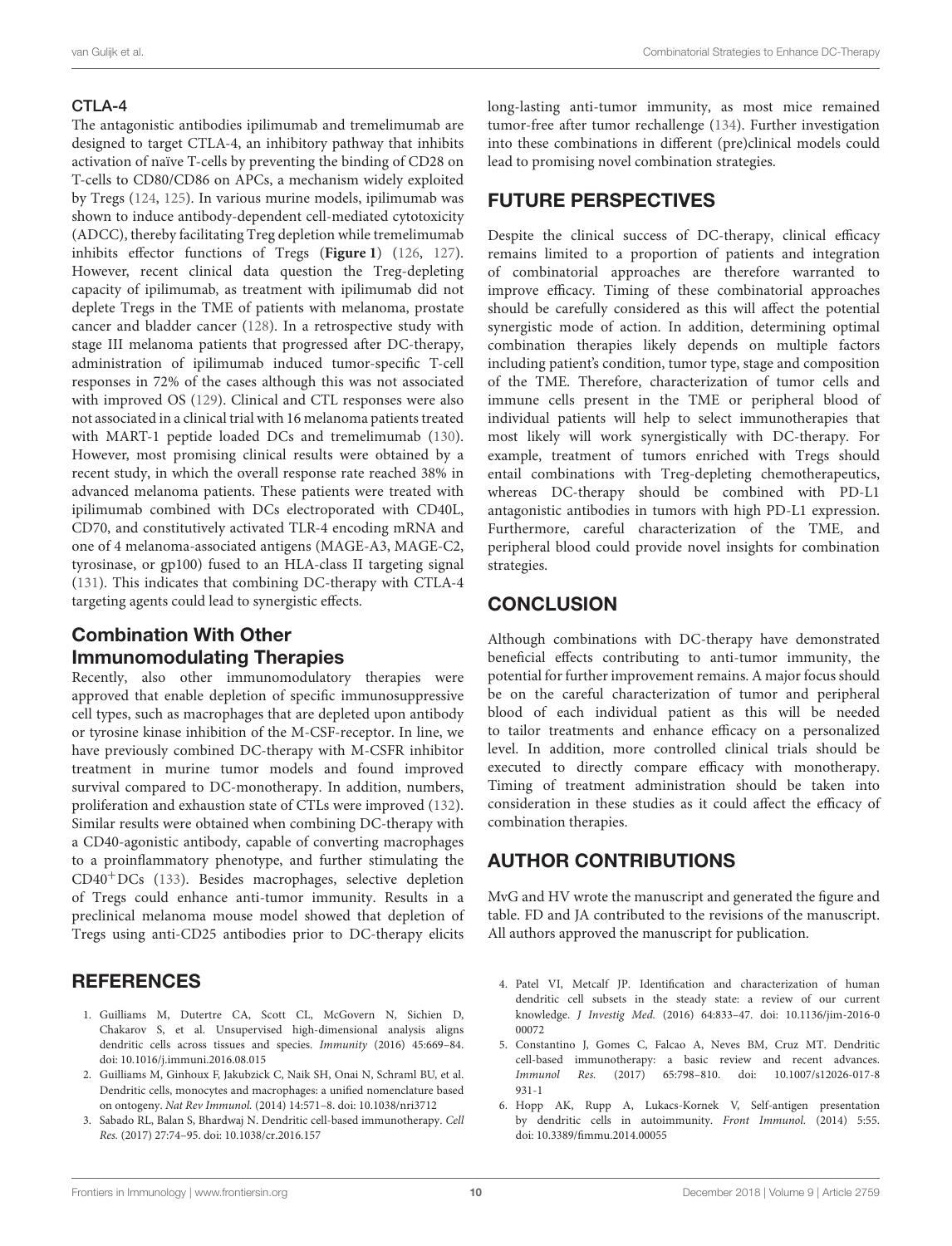- <span id="page-10-0"></span>7. Steinman RM. The dendritic cell system and its role in immunogenicity. Annu Rev Immunol. [\(1991\) 9:271–296. doi: 10.1146/annurev.iy.09.040191.](https://doi.org/10.1146/annurev.iy.09.040191.001415) 001415
- 8. Gardner A, Ruffell B. Dendritic cells and cancer immunity. Trends Immunol. (2016) 37:855–65. doi: [10.1016/j.it.2016.09.006](https://doi.org/10.1016/j.it.2016.09.006)
- <span id="page-10-1"></span>9. Bol KF, Schreibelt G, Gerritsen WR, de Vries IJ, Figdor CG. Dendritic cellbased immunotherapy: state of the art and beyond. Clin Cancer Res. (2016) 22:1897–906. doi: [10.1158/1078-0432.CCR-15-1399](https://doi.org/10.1158/1078-0432.CCR-15-1399)
- <span id="page-10-2"></span>10. Münz C, Dao T, Ferlazzo G, de Cos MA, Goodman K, Young JW. Mature myeloid dendritic cell subsets have distinct roles for activation and viability of circulating human natural killer cells. Blood (2005) 105:266–73. doi: [10.1182/blood-2004-06-2492](https://doi.org/10.1182/blood-2004-06-2492)
- <span id="page-10-3"></span>11. Wellenstein MD, de Visser KE. Cancer-cell-intrinsic mechanisms shaping the tumor immune landscape. Immunity (2018) 48:399–416. doi: [10.1016/j.immuni.2018.03.004](https://doi.org/10.1016/j.immuni.2018.03.004)
- 12. Peng W, Chen JQ, Liu C, Malu S, Creasy C, Tetzlaff MT, et al. Loss of PTEN promotes resistance to T cell-mediated immunotherapy. Cancer Discov. (2016) 6:202–16. doi: [10.1158/2159-8290.CD-15-0283](https://doi.org/10.1158/2159-8290.CD-15-0283)
- 13. Spranger S, Bao R, Gajewski TF. Melanoma-intrinsic beta-catenin signalling prevents anti-tumour immunity. Nature (2015) 523:231–5. doi: [10.1038/nature14404](https://doi.org/10.1038/nature14404)
- <span id="page-10-4"></span>14. Spranger S, Luke JJ, Bao R, Zha Y, Hernandez KM, Li Y, et al. Density of immunogenic antigens does not explain the presence or absence of the T-cellinflamed tumor microenvironment in melanoma. Proc Natl Acad Sci USA. (2016) 113:E7759–68. doi: [10.1073/pnas.1609376113](https://doi.org/10.1073/pnas.1609376113)
- <span id="page-10-5"></span>15. Nefedova Y, Huang M, Kusmartsev S, Bhattacharya R, Cheng P, Salup R, et al. Hyperactivation of STAT3 is involved in abnormal differentiation of dendritic cells in cancer. J Immunol. (2004) 172:464–74. doi: [10.4049/jimmunol.172.1.464](https://doi.org/10.4049/jimmunol.172.1.464)
- <span id="page-10-6"></span>16. Tang M, Diao J, Cattral MS. Molecular mechanisms involved in dendritic cell dysfunction in cancer. Cell Mol Life Sci. (2017)74:761–76. doi: [10.1007/s00018-016-2317-8](https://doi.org/10.1007/s00018-016-2317-8)
- 17. Pinzon-Charry A, Maxwell T, Lopez JA. Dendritic cell dysfunction in cancer: a mechanism for immunosuppression. Immunol Cell Biol. (2005) 83:451–61. doi: [10.1111/j.1440-1711.2005.01371.x](https://doi.org/10.1111/j.1440-1711.2005.01371.x)
- <span id="page-10-7"></span>18. Chen DS. Mellman I. Oncology meets immunology: the cancer-immunity cycle. Immunity (2013) 39:1–10. doi: [10.1016/j.immuni.2013.07.012](https://doi.org/10.1016/j.immuni.2013.07.012)
- <span id="page-10-8"></span>19. Constantino J, Gomes C, Falcao A, Cruz MT, Neves BM. Antitumor dendritic cell-based vaccines: lessons from 20 years of clinical trials and future perspectives. Transl Res. (2016) 168:74–95. doi: [10.1016/j.trsl.2015.07.008](https://doi.org/10.1016/j.trsl.2015.07.008)
- <span id="page-10-9"></span>20. Anguille S, Smits EL, Lion E, van Tendeloo VF, Berneman ZN. Clinical use of dendritic cells for cancer therapy. Lancet Oncol. (2014) 15:e257–267. doi: [10.1016/S1470-2045\(13\)70585-0](https://doi.org/10.1016/S1470-2045(13)70585-0)
- <span id="page-10-10"></span>21. Ghirelli C, Hagemann T. Targeting immunosuppression for cancer therapy. J Clin Invest. (2013) 123:2355–7. doi: [10.1172/JCI69999](https://doi.org/10.1172/JCI69999)
- 22. Blankenstein T, Coulie PG, Gilboa E, Jaffee EM. The determinants of tumour immunogenicity. Nat Rev Cancer (2012) 12:307–13. doi: [10.1038/nrc3246](https://doi.org/10.1038/nrc3246)
- 23. Vasaturo A, Di Blasio S, Peeters DG, de Koning CC, de Vries JM, Figdor CG, et al. Clinical implications of co-inhibitory molecule expression in the tumor microenvironment for dc vaccination: a game of stop and go. Front Immunol. (2013) 4:417. doi: [10.3389/fimmu.2013.00417](https://doi.org/10.3389/fimmu.2013.00417)
- 24. Devaud C, John LB, Westwood JA, Darcy PK, Kershaw MH. Immune modulation of the tumor microenvironment for enhancing cancer immunotherapy. Oncoimmunology [\(2013\) 2:e25961. doi: 10.4161/onci.](https://doi.org/10.4161/onci.25961) 25961
- 25. Seyfizadeh N, Muthuswamy R, Mitchell DA, Nierkens S, Seyfizadeh N. Migration of dendritic cells to the lymph nodes and its enhancement to drive anti-tumor responses. Crit Rev Oncol Hematol. (2016) 107:100–10. doi: [10.1016/j.critrevonc.2016.09.002](https://doi.org/10.1016/j.critrevonc.2016.09.002)
- <span id="page-10-11"></span>26. Verdijk P, Aarntzen EH, Lesterhuis WJ, Boullart AC, Kok E, van Rossum MM, et al. Limited amounts of dendritic cells migrate into the T-cell area of lymph nodes but have high immune activating potential in melanoma patients. Clin Cancer Res. (2009) 15:2531–40. doi: [10.1158/1078-0432.CCR-08-2729](https://doi.org/10.1158/1078-0432.CCR-08-2729)
- <span id="page-10-12"></span>27. Mantovani A, Marchesi F, Malesci A, Laghi L, Allavena P. Tumourassociated macrophages as treatment targets in oncology. Nat Rev Clin Oncol. [\(2017\) 14:399–416. doi: 10.1038/nrclinonc.201](https://doi.org/10.1038/nrclinonc.2016.217) 6.217
- 28. Kumar V, Patel S, Tcyganov E, Gabrilovich DI. The nature of myeloid-derived suppressor cells in the tumor microenvironment. Trends Immunol. (2016) 37:208–20. doi: [10.1016/j.it.2016.01.004](https://doi.org/10.1016/j.it.2016.01.004)
- <span id="page-10-13"></span>29. Tanaka A, Sakaguchi S. Regulatory T cells in cancer immunotherapy. Cell Res. (2017) 27:109–18. doi: [10.1038/cr.2016.151](https://doi.org/10.1038/cr.2016.151)
- <span id="page-10-14"></span>30. Sallusto F, Lanzavecchia A. Efficient presentation of soluble antigen by cultured human dendritic cells is maintained by granulocyte/macrophage colony-stimulating factor plus interleukin 4 and downregulated by tumor necrosis factor alpha. J Exp Med. (1994) 179:1109–18. doi: [10.1084/jem.179.4.1109](https://doi.org/10.1084/jem.179.4.1109)
- <span id="page-10-15"></span>31. Garg AD, Coulie PG, Van den Eynde BJ, Agostinis, P. Integrating nextgeneration dendritic cell vaccines into the current cancer immunotherapy landscape. Trends Immunol. [\(2017\) 38:577–93. doi: 10.1016/j.it.2017.](https://doi.org/10.1016/j.it.2017.05.006) 05.006
- <span id="page-10-16"></span>32. Kantoff PW, Higano CS, Shore ND, Berger ER, Small EJ, Penson DF, et al. Sipuleucel-T immunotherapy for castration-resistant prostate cancer. N Engl J Med. (2010) 363:411–22. doi: [10.1056/NEJMoa1001294](https://doi.org/10.1056/NEJMoa1001294)
- <span id="page-10-17"></span>33. Laoui D, Keirsse J, Morias Y, Van Overmeire E, Geeraerts X, Elkrim Y, et al. The tumour microenvironment harbours ontogenically distinct dendritic cell populations with opposing effects on tumour immunity. Nat Commun. (2016) 7:13720. doi: [10.1038/ncomms13720](https://doi.org/10.1038/ncomms13720)
- <span id="page-10-18"></span>34. Broz ML, Binnewies M, Boldajipour B, Nelson AE, Pollack, JL, Erle DJ, et al. Dissecting the tumor myeloid compartment reveals rare activating antigenpresenting cells critical for T cell immunity. Cancer Cell (2014) 26:638–52. doi: [10.1016/j.ccell.2014.09.007](https://doi.org/10.1016/j.ccell.2014.09.007)
- <span id="page-10-19"></span>35. Tel J, Aarntzen EH, Baba T, Schreibelt G, Schulte BM, Benitez-Ribas D, et al. Natural human plasmacytoid dendritic cells induce antigen-specific T-cell responses in melanoma patients. Cancer Res. (2013) 73:1063–75. doi: [10.1158/0008-5472.CAN-12-2583](https://doi.org/10.1158/0008-5472.CAN-12-2583)
- <span id="page-10-20"></span>36. Prue RL, Vari F, Radford KJ, Tong H, Hardy MY, D'Rozario R, et al. A phase I clinical trial of CD1c (BDCA-1)+ dendritic cells pulsed with HLA-A<sup>∗</sup> 0201 peptides for immunotherapy of metastatic hormone refractory prostate cancer. J Immunother. [\(2015\) 38:71–6. doi: 10.1097/CJI.00000000000](https://doi.org/10.1097/CJI.0000000000000063) 00063
- <span id="page-10-21"></span>37. Zhou Y, Bosch ML, Salgaller ML. Current methods for loading dendritic cells with tumor antigen for the induction of antitumor immunity. J Immunother. [\(2002\) 25:289–303. doi: 10.1097/00002371-200207000-](https://doi.org/10.1097/00002371-200207000-00001) 00001
- <span id="page-10-22"></span>38. Neller MA, Lopez JA, Schmidt CW. Antigens for cancer immunotherapy. Semin Immunol. [\(2008\) 20:286–95. doi: 10.1016/j.smim.2008.](https://doi.org/10.1016/j.smim.2008.09.006) 09.006
- <span id="page-10-23"></span>39. Mitchell DA, Batich KA, Gunn MD, Huang MN, Sanchez-Perez L, Nair SK, et al. Tetanus toxoid and CCL3 improve dendritic cell vaccines in mice and glioblastoma patients. Nature [\(2015\) 519:366–9. doi: 10.1038/nature](https://doi.org/10.1038/nature14320) 14320
- <span id="page-10-24"></span>40. Hou WS, Monem AR, Mossa MY, and Meselhy MR. Van Parijs L. A Bcl-2 dependent molecular timer regulates the lifespan and immunogenicity of dendritic cells. Nat Immunol. [\(2004\) 5:583–9. doi: 10.1038/](https://doi.org/10.1038/ni1071) ni1071
- 41. Min S, Liang X, Zhang M, Zhang Y, Mei S, Liu J, et al. Multiple tumorassociated microRNAs modulate the survival and longevity of dendritic cells by targeting YWHAZ and Bcl2 signaling pathways. J Immunol. (2013) 190:2437–46. doi: [10.4049/jimmunol.1202282](https://doi.org/10.4049/jimmunol.1202282)
- 42. Chen M, Huang L, Shabier Z, Wang J. Regulation of the lifespan in dendritic cell subsets. Mol Immunol. (2007) 44:2558–65. doi: [10.1016/j.molimm.2006.12.020](https://doi.org/10.1016/j.molimm.2006.12.020)
- <span id="page-10-25"></span>43. Kang TH, Lee JH, Noh KH, Han HD, Shin BC, Choi EY, et al. Enhancing dendritic cell vaccine potency by combining a BAK/BAX siRNA-mediated antiapoptotic strategy to prolong dendritic cell life with an intracellular strategy to target antigen to lysosomal compartments. Int J Cancer [\(2007\) 120:1696–703. doi: 10.1002/ijc.](https://doi.org/10.1002/ijc.22377) 22377
- <span id="page-10-26"></span>44. Galluzzi L, Buque A, Kepp O, Zitvogel L, Kroemer G. Immunological effects of conventional chemotherapy and targeted anticancer agents. Cancer Cell [\(2015\) 28:690–714. doi: 10.1016/j.ccell.2015.](https://doi.org/10.1016/j.ccell.2015.10.012) 10.012
- <span id="page-10-27"></span>45. Garg AD, Galluzzi L, Apetoh L, Baert T, Birge RB, Bravo-San Pedro JM, et al. Molecular and translational classifications of DAMPs in immunogenic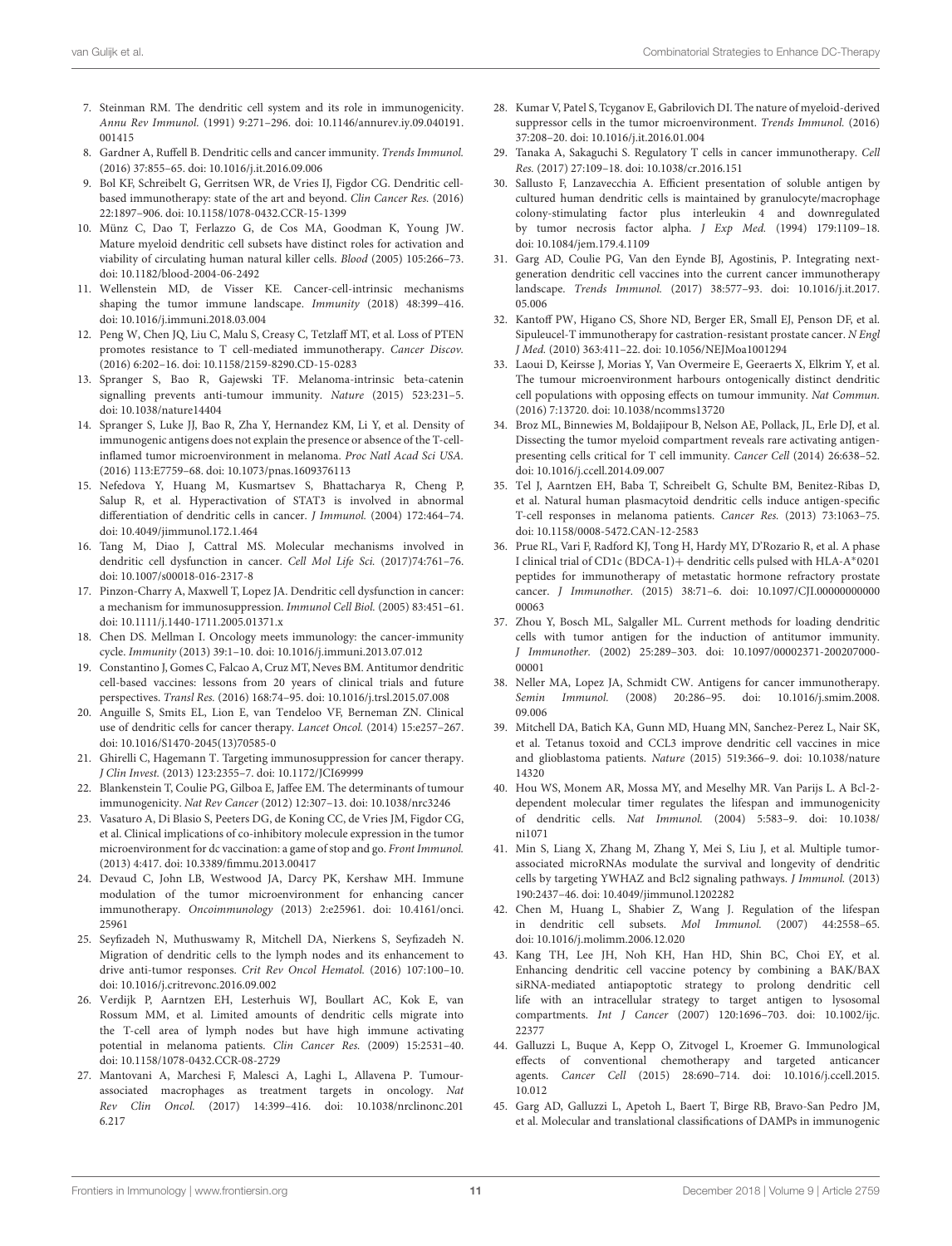cell death. Front Immunol. [\(2015\) 6:588. doi: 10.3389/fimmu.2015.](https://doi.org/10.3389/fimmu.2015.00588) 00588

- <span id="page-11-0"></span>46. Galluzzi L, Buque A, Kepp O, Zitvogel L, Kroemer, G. Immunogenic cell death in cancer and infectious disease. Nat Rev Immunol. (2017) 17:97–111. doi: [10.1038/nri.2016.107](https://doi.org/10.1038/nri.2016.107)
- <span id="page-11-1"></span>47. Zitvogel L, Apetoh L, Ghiringhelli F, Kroemer, G. Immunological aspects of cancer chemotherapy. Nat Rev Immunol. (2008) 8:59–73. doi: [10.1038/nri2216](https://doi.org/10.1038/nri2216)
- 48. Bracci L, Schiavoni G, Sistigu A, Belardelli, F. Immune-based mechanisms of cytotoxic chemotherapy: implications for the design of novel and rationalebased combined treatments against cancer. Cell Death Differ. (2014) 21:15– 25. doi: [10.1038/cdd.2013.67](https://doi.org/10.1038/cdd.2013.67)
- <span id="page-11-2"></span>49. Karachi A, Dastmalchi F, Mitchell D, Rahman M. Temozolomide for immunomodulation in the treatment of glioblastoma. Neuro Oncol. (2018) 20:1566–72. doi: [10.1093/neuonc/noy072](https://doi.org/10.1093/neuonc/noy072)
- <span id="page-11-3"></span>50. Beyranvand Nejad E, Welters MJ, Arens R, van der Burg SH. The importance of correctly timing cancer immunotherapy. Expert Opin Biol Ther (2017) 17:87–103. doi: [10.1080/14712598.2017.1256388](https://doi.org/10.1080/14712598.2017.1256388)
- <span id="page-11-5"></span>51. Veltman JD, Lambers ME, van Nimwegen M, de Jong S, Hendriks RW, Hoogsteden HC, et al. Low-dose cyclophosphamide synergizes with dendritic cell-based immunotherapy in antitumor activity. J Biomed Biotechnol. (2010) 2010:798467. doi: [10.1155/2010/798467](https://doi.org/10.1155/2010/798467)
- <span id="page-11-6"></span>52. Liu JY, Wu Y, Zhang XS, Yang JL, Li HL, Mao YQ, et al. Single administration of low dose cyclophosphamide augments the antitumor effect of dendritic cell vaccine. Cancer Immunol Immunother. (2007) 56:1597–604. doi: [10.1007/s00262-007-0305-4](https://doi.org/10.1007/s00262-007-0305-4)
- <span id="page-11-18"></span>53. Bauer C, Bauernfeind F, Sterzik A, Orban M, Schnurr M, Lehr HA, et al. Dendritic cell-based vaccination combined with gemcitabine increases survival in a murine pancreatic carcinoma model. Gut (2007) 56:1275–82. doi: [10.1136/gut.2006.108621](https://doi.org/10.1136/gut.2006.108621)
- <span id="page-11-19"></span>54. Ghansah T, Vohra N, Kinney K, Weber A, Kodumudi K, Springett G, et al. Dendritic cell immunotherapy combined with gemcitabine chemotherapy enhances survival in a murine model of pancreatic carcinoma. Cancer Immunol Immunother. [\(2013\) 62:1083–91. doi: 10.1007/s00262-013-1](https://doi.org/10.1007/s00262-013-1407-9) 407-9
- <span id="page-11-7"></span>55. Carreno BM, Becker-Hapak M, Huang A, Chan M, Alyasiry A, Lie WR, et al. IL-12p70-producing patient DC vaccine elicits Tc1-polarized immunity. J Clin Invest. (2013) 123:3383–94. doi: [10.1172/JCI68395](https://doi.org/10.1172/JCI68395)
- <span id="page-11-8"></span>56. Cornelissen R, Hegmans JP, Maat AP, Kaijen-Lambers ME, Bezemer K, Hendriks RW, et al. Extended tumor control after dendritic cell vaccination with low-dose cyclophosphamide as adjuvant treatment in patients with malignant pleural mesothelioma. Am J Respir Crit Care Med. (2016) 193:1023–31. doi: [10.1164/rccm.201508-1573OC](https://doi.org/10.1164/rccm.201508-1573OC)
- <span id="page-11-9"></span>57. Borch TH, Engell-Noerregaard L, Zeeberg Iversen T, Ellebaek E, Met Ö, Hansen M, et al. mRNA-transfected dendritic cell vaccine in combination with metronomic cyclophosphamide as treatment for patients with advanced malignant melanoma. Oncoimmunology (2016) 5:e1207842. doi: [10.1080/2162402X.2016.1207842](https://doi.org/10.1080/2162402X.2016.1207842)
- <span id="page-11-10"></span>58. Tanyi JL, Bobisse S, Ophir E, Tuyaerts S, Roberti A, Genolet R, et al. Personalized cancer vaccine effectively mobilizes antitumor T cell immunity in ovarian cancer. Sci Transl Med. (2018) 10:eaao5931. doi: [10.1126/scitranslmed.aao5931](https://doi.org/10.1126/scitranslmed.aao5931)
- <span id="page-11-11"></span>59. Holtl L, Ramoner R, Zelle-Rieser C, Gander H, Putz T, Papesh C, et al. Allogeneic dendritic cell vaccination against metastatic renal cell carcinoma with or without cyclophosphamide. Cancer Immunol Immunother. (2005) 54:663–70. doi: [10.1007/s00262-004-0629-2](https://doi.org/10.1007/s00262-004-0629-2)
- <span id="page-11-14"></span>60. Ridolfi L, Petrini M, Granato AM, Gentilcore G, Simeone E, Ascierto PA, et al. Low-dose temozolomide before dendritic-cell vaccination reduces (specifically) CD4+CD25++Foxp3+ regulatory T-cells in advanced melanoma patients. J Transl Med. (2013) 11:135. doi: [10.1186/1479-5876-11-135](https://doi.org/10.1186/1479-5876-11-135)
- <span id="page-11-15"></span>61. Akasaki Y, Kikuchi T, Homma S, Koido S, Ohkusa T, Tasaki T, et al. Phase I/II trial of combination of temozolomide chemotherapy and immunotherapy with fusions of dendritic and glioma cells in patients with glioblastoma. Cancer Immunol Immunother. (2016) 65:1499–509. doi: [10.1007/s00262-016-1905-7](https://doi.org/10.1007/s00262-016-1905-7)
- <span id="page-11-16"></span>62. Hunn MK, Bauer E, Wood CE, Gasser O, Dzhelali M, Ancelet LR, et al. Dendritic cell vaccination combined with temozolomide retreatment: results

of a phase I trial in patients with recurrent glioblastoma multiforme. J Neurooncol. (2015) 121:319–29. doi: [10.1007/s11060-014-1635-7](https://doi.org/10.1007/s11060-014-1635-7)

- <span id="page-11-17"></span>63. Pellegatta S, Eoli M, Cuccarini V, Anghileri E, Pollo B, Pessina S, et al. Survival gain in glioblastoma patients treated with dendritic cell immunotherapy is associated with increased NK but not CD8(+) T cell activation in the presence of adjuvant temozolomide. Oncoimmunology (2018) 7:e1412901. doi: [10.1080/2162402X.2017.1412901](https://doi.org/10.1080/2162402X.2017.1412901)
- <span id="page-11-20"></span>64. Koido S, Homma S, Okamoto M, Takakura K, Mori M, Yoshizaki S, et al. Treatment with chemotherapy and dendritic cells pulsed with multiple Wilms' tumor 1 (WT1)-specific MHC class I/II-restricted epitopes for pancreatic cancer. Clin Cancer Res. (2014) 20:4228–39. doi: [10.1158/1078-0432.CCR-14-0314](https://doi.org/10.1158/1078-0432.CCR-14-0314)
- <span id="page-11-21"></span>65. Hegmans JP, Veltman JD, Lambers ME, de Vries IJ, Figdor CG, Hendriks RW, et al. Consolidative dendritic cell-based immunotherapy elicits cytotoxicity against malignant mesothelioma. Am J Respir Crit Care Med. (2010) 181:1383–90. doi: [10.1164/rccm.200909-1465OC](https://doi.org/10.1164/rccm.200909-1465OC)
- <span id="page-11-22"></span>66. Lesterhuis WJ, de Vries IJ, Aarntzen EA, de Boer A, Scharenborg NM, van de Rakt M, et al. (2010). A pilot study on the immunogenicity of dendritic cell vaccination during adjuvant oxaliplatin/capecitabine chemotherapy in colon cancer patients. Br J Cancer 103:1415–1421. doi: [10.1038/sj.bjc.6605935](https://doi.org/10.1038/sj.bjc.6605935)
- <span id="page-11-23"></span>67. Zhao X, Ji CY, Liu GQ, Ma DX, Ding HF, Xu M, et al. Immunomodulatory effect of DC/CIK combined with chemotherapy in multiple myeloma and the clinical efficacy. Int J Clin Exp Pathol. (2015) 8:13146–55.
- <span id="page-11-24"></span>68. Rozera C, Cappellini GA, D'Agostino G, Santodonato L, Castiello L, Urbani F, et al. Intratumoral injection of IFN-alpha dendritic cells after dacarbazine activates anti-tumor immunity: results from a phase I trial in advanced melanoma. J Transl Med. (2015) 13:139. doi: [10.1186/s12967-015-0473-5](https://doi.org/10.1186/s12967-015-0473-5)
- <span id="page-11-25"></span>69. Fukuda K, Funakoshi T, Sakurai T, Nakamura Y, Mori M, Tanese K, et al. Peptide-pulsed dendritic cell vaccine in combination with carboplatin and paclitaxel chemotherapy for stage IV melanoma. Melanoma Res. (2017) 27:326–34. doi: [10.1097/CMR.0000000000000342](https://doi.org/10.1097/CMR.0000000000000342)
- 70. Kongsted P, Borch TH, Ellebaek E, Iversen TZ, Andersen R, Met Ö, et al. Dendritic cell vaccination in combination with docetaxel for patients with metastatic castration-resistant prostate cancer: a randomized phase II study. Cytotherapy (2017) 19:500–13. doi: [10.1016/j.jcyt.2017.01.007](https://doi.org/10.1016/j.jcyt.2017.01.007)
- 71. Matsuda T, Takeuchi H, Sakurai T, Mayanagi S, Booka E, Fujita T, et al. Pilot study of WT1 peptide-pulsed dendritic cell vaccination with docetaxel in esophageal cancer. Oncol Lett. (2018) 16:1348–56. doi: [10.3892/ol.2018.8734](https://doi.org/10.3892/ol.2018.8734)
- <span id="page-11-4"></span>72. Emadi A, Jones RJ, Brodsky RA. Cyclophosphamide and cancer: golden anniversary. Nat Rev Clin Oncol. (2009) 6:638–47. doi: [10.1038/nrclinonc.2009.146](https://doi.org/10.1038/nrclinonc.2009.146)
- <span id="page-11-12"></span>73. Dréan A, Goldwirt L, Verreault M, Canney M, Schmitt C, Guehennec J, et al. Blood-brain barrier, cytotoxic chemotherapies and glioblastoma. Expert Rev Neurother. (2016) 16:1285–300. doi: [10.1080/14737175.2016.1202761](https://doi.org/10.1080/14737175.2016.1202761)
- <span id="page-11-13"></span>74. Quirt I, Verma S, Petrella T, and Bak K, Charette M. Temozolomide for the treatment of metastatic melanoma: a systematic review. Oncologist (2007) 12:1114–23. doi: [10.1634/theoncologist.12-9-1114](https://doi.org/10.1634/theoncologist.12-9-1114)
- 75. Kershaw MH, Devaud C, John LB, Westwood JA, Darcy PK. Enhancing immunotherapy using chemotherapy and radiation to modify the tumor microenvironment. Oncoimmunology (2013) 2:e25962. doi: [10.4161/onci.25962](https://doi.org/10.4161/onci.25962)
- <span id="page-11-26"></span>76. Demaria S, Formenti SC. Role of T lymphocytes in tumor response to radiotherapy. Front Oncol. (2012) 2:95. doi: [10.3389/fonc.2012.00095](https://doi.org/10.3389/fonc.2012.00095)
- 77. Bhattacharyya T, Purushothaman K, Puthiyottil SS, Bhattacharjee A, Muttah G. Immunological interactions in radiotherapy-opening a new window of opportunity. Ann Transl Med. (2016) 4:51. doi: [10.3978/j.issn.2305-5839.2015.10.44](https://doi.org/10.3978/j.issn.2305-5839.2015.10.44)
- 78. Brix N, Tiefenthaller A, Anders H, Belka C, Lauber, K. Abscopal, immunological effects of radiotherapy: Narrowing the gap between clinical and preclinical experiences. Immunol Rev. (2017) 280:249–79. doi: [10.1111/imr.12573](https://doi.org/10.1111/imr.12573)
- 79. Teitz-Tennenbaum S, Li Q, Okuyama R, Davis MA, Sun R, Whitfield J, et al. Mechanisms involved in radiation enhancement of intratumoral dendritic cell therapy. J Immunother. (2008) 31:345–58. doi: [10.1097/CJI.0b013e318163628c](https://doi.org/10.1097/CJI.0b013e318163628c)
- <span id="page-11-27"></span>80. de la Cruz-Merino L, Illescas-Vacas A, Grueso-López A, Barco-Sánchez A, Míguez-Sánchez C, Cancer Immunotherapies Spanish Group (GETICA) Radiation for awakening the dormant immune system, a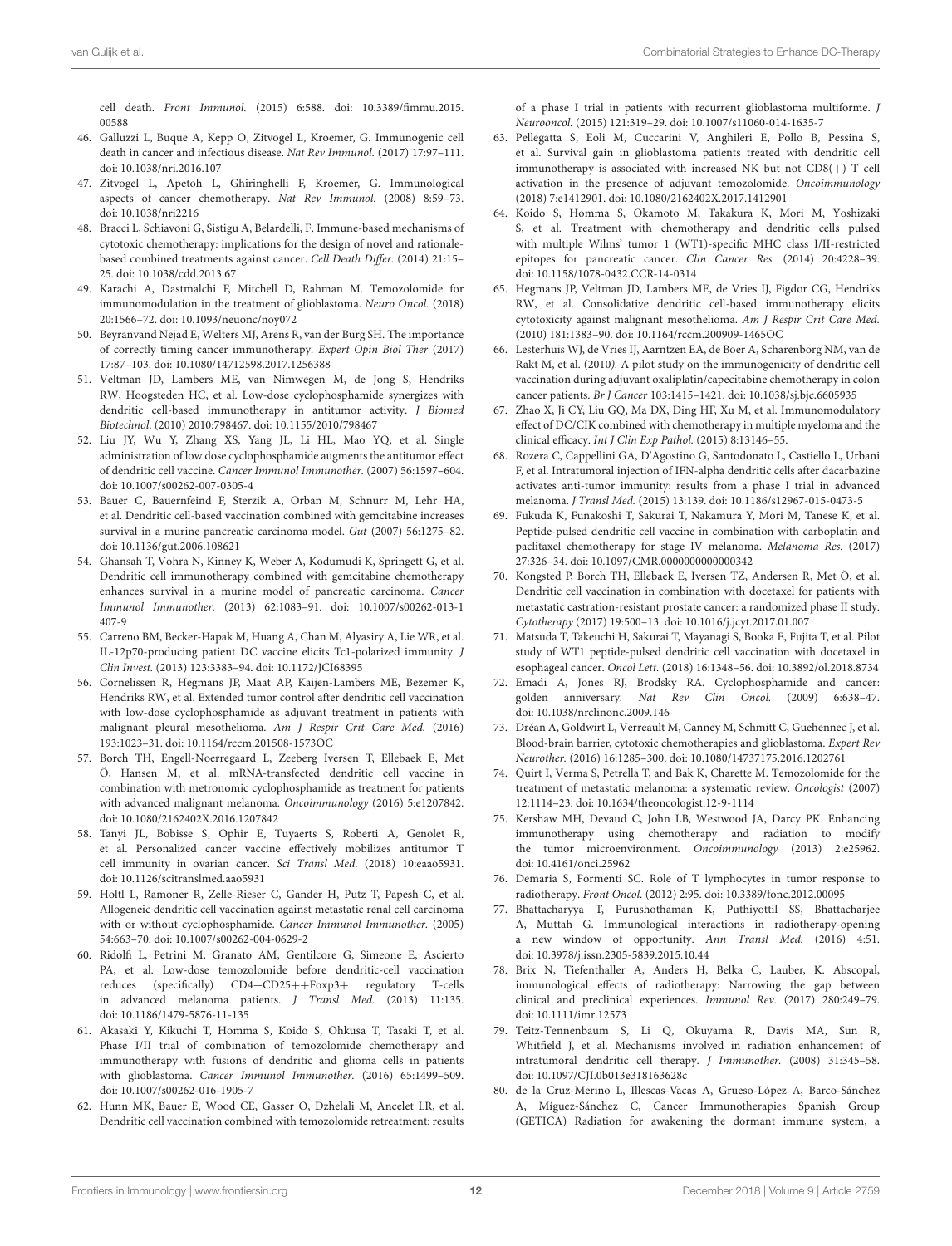promising challenge to be explored. Front Immunol. (2014). 5:102. doi: [10.3389/fimmu.2014.00102](https://doi.org/10.3389/fimmu.2014.00102)

- <span id="page-12-0"></span>81. Golden EB, Chhabra A, Chachoua A, Adams S, Donach M, Fenton-Kerimian M, et al. Local radiotherapy and granulocyte-macrophage colonystimulating factor to generate abscopal responses in patients with metastatic solid tumours: a proof-of-principle trial. Lancet Oncol. (2015) 16:795–803. doi: [10.1016/S1470-2045\(15\)00054-6](https://doi.org/10.1016/S1470-2045(15)00054-6)
- <span id="page-12-1"></span>82. Chakravarty PK, Alfieri A, Thomas EK, Beri V, Tanaka KE, Vikram B, et al. Flt3-ligand administration after radiation therapy prolongs survival in a murine model of metastatic lung cancer. Cancer Res. (1999) 59:6028–32.
- <span id="page-12-2"></span>83. Akutsu Y, Matsubara H, Urashima T, Komatsu A, Sakata H, Nishimori T, et al. Combination of direct intratumoral administration of dendritic cells and irradiation induces strong systemic antitumor effect mediated by GRP94/gp96 against squamous cell carcinoma in mice. Int J Oncol. (2007) 31:509–15. doi: [10.3892/ijo.31.3.509](https://doi.org/10.3892/ijo.31.3.509)
- <span id="page-12-3"></span>84. Teitz-Tennenbaum S, Li Q, Rynkiewicz S, Ito F, Davis MA, McGinn CJ, et al. Radiotherapy potentiates the therapeutic efficacy of intratumoral dendritic cell administration. Cancer Res. (2003) 63:8466–75.
- 85. Huang J, Wang Y, Guo J, Lu H, Lin X, Ma L, et al. Radiation-induced apoptosis along with local and systemic cytokine elaboration is associated with DC plus radiotherapy-mediated renal cell tumor regression. Clin Immunol. (2007) 123:298–310. doi: [10.1016/j.clim.2007.02.005](https://doi.org/10.1016/j.clim.2007.02.005)
- 86. Teitz-Tennenbaum S, Li Q, Davis MA, Wilder-Romans K, Hoff J, Li M, et al. Radiotherapy combined with intratumoral dendritic cell vaccination enhances the therapeutic efficacy of adoptive T-cell transfer. J Immunother. (2009) 32:602–12. doi: [10.1097/CJI.0b013e3181a95165](https://doi.org/10.1097/CJI.0b013e3181a95165)
- 87. Lee TH, Cho YH, Lee JD, Yang WI, Shin JL, Lee MG. Enhanced antitumor effect of dendritic cell based immunotherapy after intratumoral injection of radionuclide Ho-166 against B16 melanoma. Immunol Lett. (2006) 106:19– 26. doi: [10.1016/j.imlet.2006.03.007](https://doi.org/10.1016/j.imlet.2006.03.007)
- <span id="page-12-4"></span>88. Tatsuta K, Tanaka S, Tajiri T, Shibata S, Komaru A, Ueda Y, et al. Complete elimination of established neuroblastoma by synergistic action of gammairradiation and DCs treated with rSeV expressing interferon-beta gene. Gene Ther. (2009) 16:240–51. doi: [10.1038/gt.2008.161](https://doi.org/10.1038/gt.2008.161)
- <span id="page-12-5"></span>89. Chi KH, Liu SJ, Li CP, Kuo HP, Wang YS, Chao Y, et al. Combination of conformal radiotherapy and intratumoral injection of adoptive dendritic cell immunotherapy in refractory hepatoma. J Immunother. (2005) 28:129–35. doi: [10.1097/01.cji.0000154248.74383.5e](https://doi.org/10.1097/01.cji.0000154248.74383.5e)
- <span id="page-12-6"></span>90. Finkelstein SE, Iclozan C, Bui MM, Cotter MJ, Ramakrishnan R, Ahmed J, et al. Combination of external beam radiotherapy (EBRT) with intratumoral injection of dendritic cells as neo-adjuvant treatment of high-risk soft tissue sarcoma patients. Int J Radiat Oncol Biol Phys. (2012) 82:924–32. doi: [10.1016/j.ijrobp.2010.12.068](https://doi.org/10.1016/j.ijrobp.2010.12.068)
- <span id="page-12-7"></span>91. Lugade AA, Moran JP, Gerber SA, Rose RC, Frelinger JG, Lord EM. Local radiation therapy of B16 melanoma tumors increases the generation of tumor antigen-specific effector cells that traffic to the tumor. J Immunol. (2005) 174:7516–23. doi: [10.4049/jimmunol.174.12.7516](https://doi.org/10.4049/jimmunol.174.12.7516)
- 92. Lugade AA, Sorensen EW, Gerber SA, Moran JP, Frelinger JG, Lord EM. Radiation-induced IFN-gamma production within the tumor microenvironment influences antitumor immunity.<br> *J Immunol.* (2008) 180:3132-9. doi: 10.4049/jimmunol.180. Immunol. (2008) 180:3132-9. doi: 10.4049/jimmunol.180. 5.3132
- 93. Chakraborty M, Abrams SI, Camphausen K, Liu K, Scott T, Coleman CN, et al. Irradiation of tumor cells up-regulates Fas and enhances CTL lytic activity and CTL adoptive immunotherapy. J Immunol. (2003) 170:6338–47. doi: [10.4049/jimmunol.170.12.6338](https://doi.org/10.4049/jimmunol.170.12.6338)
- 94. Reits EA, Hodge JW, Herberts CA, Groothuis TA, Chakraborty M, Wansley EK, et al. Radiation modulates the peptide repertoire, enhances MHC class I expression, and induces successful antitumor immunotherapy. J Exp Med. (2006) 203:1259–71. doi: [10.1084/jem.20052494](https://doi.org/10.1084/jem.20052494)
- 95. Matsumura S, Wang B, Kawashima N, Braunstein S, Badura M, Cameron TO, et al. Radiation-induced CXCL16 release by breast cancer cells attracts effector T cells. J Immunol. (2008) 181:3099–107. doi: [10.4049/jimmunol.181.5.3099](https://doi.org/10.4049/jimmunol.181.5.3099)
- <span id="page-12-8"></span>96. Kim JY, Son YO, Park SW, Bae JH, Chung JS, Kim HH, et al. Increase of NKG2D ligands and sensitivity to NK cell-mediated cytotoxicity of tumor cells by heat shock and ionizing radiation. Exp Mol Med. (2006) 38:474–84. doi: [10.1038/emm.2006.56](https://doi.org/10.1038/emm.2006.56)
- <span id="page-12-9"></span>97. Wang C, Pu J, Yu H, Liu Y, Yan H, He Z, et al. A dendritic cell vaccine combined with radiotherapy activates the specific immune response in patients with esophageal cancer. J Immunother. (2017) 40:71–6. doi: [10.1097/CJI.0000000000000155](https://doi.org/10.1097/CJI.0000000000000155)
- <span id="page-12-10"></span>98. Zhang L, Xu Y, Shen J, He F, Zhang D, Chen Z, et al. Feasibility study of DCs/CIKs combined with thoracic radiotherapy for patients with locally advanced or metastatic non-small-cell lung cancer. Radiat Oncol. (2016) 11:60. doi: [10.1186/s13014-016-0635-5](https://doi.org/10.1186/s13014-016-0635-5)
- <span id="page-12-11"></span>99. Leach DR, Krummel MF, Allison JP. Enhancement of antitumor immunity by CTLA-4 blockade. Science (1996) 271:1734–6. doi: [10.1126/science.271.5256.1734](https://doi.org/10.1126/science.271.5256.1734)
- <span id="page-12-12"></span>100. Hirano F, Kaneko K, Tamura H, Dong H, Wang S, Ichikawa M, et al. Blockade of B7-H1 and PD-1 by monoclonal antibodies potentiates cancer therapeutic immunity. Cancer Res. (2005) 65:1089–96.
- <span id="page-12-13"></span>101. Baumeister SH, Freeman GJ, Dranoff G, Sharpe AH. Coinhibitory Pathways in Immunotherapy for Cancer. Annu Rev Immunol. (2016) 34:539–73. doi: [10.1146/annurev-immunol-032414-112049](https://doi.org/10.1146/annurev-immunol-032414-112049)
- 102. Zarour HM. Reversing T-cell dysfunction and exhaustion in cancer. Clin Cancer Res. (2016) 22:1856–64. doi: [10.1158/1078-0432.CCR-15-1849](https://doi.org/10.1158/1078-0432.CCR-15-1849)
- 103. Liu Y, Cheng Y, Xu Y, Wang Z, Du X, Li C, et al. Increased expression of programmed cell death protein 1 on NK cells inhibits NK-cell-mediated antitumor function and indicates poor prognosis in digestive cancers. Oncogene (2017) 36:6143–53. doi: [10.1038/onc.2017.209](https://doi.org/10.1038/onc.2017.209)
- <span id="page-12-14"></span>104. Bardhan K, Anagnostou T, Boussiotis VA. The PD1:PD-L1/2 pathway from discovery to clinical implementation. Front Immunol. (2016) 7:550. doi: [10.3389/fimmu.2016.00550](https://doi.org/10.3389/fimmu.2016.00550)
- <span id="page-12-15"></span>105. Gato-Cañas M, Zuazo M, Arasanz H, Ibañez-Vea M, Lorenzo L, Fernandez-Hinojal G, et al. PDL1 signals through conserved sequence motifs to overcome interferon-mediated cytotoxicity. Cell Rep. (2017) 20:1818–29. doi: [10.1016/j.celrep.2017.07.075](https://doi.org/10.1016/j.celrep.2017.07.075)
- <span id="page-12-16"></span>106. Rosenblatt J, Glotzbecker B, Mills H, Vasir B, Tzachanis D, Levine JD, et al. PD-1 blockade by CT-011, anti-PD-1 antibody, enhances ex vivo T-cell responses to autologous dendritic cell/myeloma fusion vaccine. J Immunother. (2011) 34:409–18. doi: [10.1097/CJI.0b013e31821ca6ce](https://doi.org/10.1097/CJI.0b013e31821ca6ce)
- <span id="page-12-17"></span>107. Nagaoka K, Hosoi A, Iino T, Morishita Y, Matsushita H, Kakimi K. Dendritic cell vaccine induces antigen-specific CD8(+) T cells that are metabolically distinct from those of peptide vaccine and is well-combined with PD-1 checkpoint blockade. Oncoimmunology (2018) 7:e1395124. doi: [10.1080/2162402X.2017.1395124](https://doi.org/10.1080/2162402X.2017.1395124)
- <span id="page-12-18"></span>108. Antonios JP, Soto H, Everson RG, Orpilla J, Moughon D, Shin N, et al. PD-1 blockade enhances the vaccination-induced immune response in glioma. JCI Insight (2016) 1:e87059. doi: [10.1172/jci.insight.87059](https://doi.org/10.1172/jci.insight.87059)
- <span id="page-12-19"></span>109. Ge Y, Xi H, Ju S, Zhang, X. Blockade of PD-1/PD-L1 immune checkpoint during DC vaccination induces potent protective immunity against breast cancer in hu-SCID mice. Cancer Lett. (2013) 336:253–259. doi: [10.1016/j.canlet.2013.03.010](https://doi.org/10.1016/j.canlet.2013.03.010)
- <span id="page-12-20"></span>110. Curiel TJ, Wei S, Dong H, Alvarez X, Cheng P, Mottram P, et al. Blockade of B7-H1 improves myeloid dendritic cell-mediated antitumor immunity. Nat Med. (2003) 9:562–7. doi: [10.1038/nm863](https://doi.org/10.1038/nm863)
- 111. Ge W, Ma X, Li X, Wang Y, Li C, Meng H, et al. B7-H1 up-regulation on dendritic-like leukemia cells suppresses T cell immune function through modulation of IL-10/IL-12 production and generation of Treg cells. Leuk Res (2009) 33:948–57. doi: [10.1016/j.leukres.2009.01.007](https://doi.org/10.1016/j.leukres.2009.01.007)
- 112. Gibbons RM, Liu X, Harrington SM, Krco CJ, Kwon ED, Dong H. B7- H1 signaling is integrated during CD8(+) T cell priming and restrains effector differentiation. Cancer Immunol Immunother. (2014) 63:859–67. doi: [10.1007/s00262-014-1563-6](https://doi.org/10.1007/s00262-014-1563-6)
- 113. Sponaas AM, Moharrami NN, Feyzi E, Standal T, Holth Rustad E, Waage A, et al., (2015). PDL1 expression on plasma and dendritic cells in myeloma bone marrow suggests benefit of targeted anti PD1-PDL1 therapy. PLoS ONE 10:e0139867. doi: [10.1371/journal.pone.0139867](https://doi.org/10.1371/journal.pone.0139867)
- 114. Pulko V, Liu X, Krco CJ, Harris KJ, Frigola X, Kwon ED, et al. TLR3-stimulated dendritic cells up-regulate B7-H1 expression and influence the magnitude of CD8 T cell responses to tumor vaccination. J Immunol. [\(2009\) 183:3634–41. doi: 10.4049/jimmunol.09](https://doi.org/10.4049/jimmunol.0900974) 00974
- 115. Schneider T, Hoffmann H, Dienemann H, Schnabel PA, Enk AH, Ring S, et al. Non-small cell lung cancer induces an immunosuppressive phenotype of